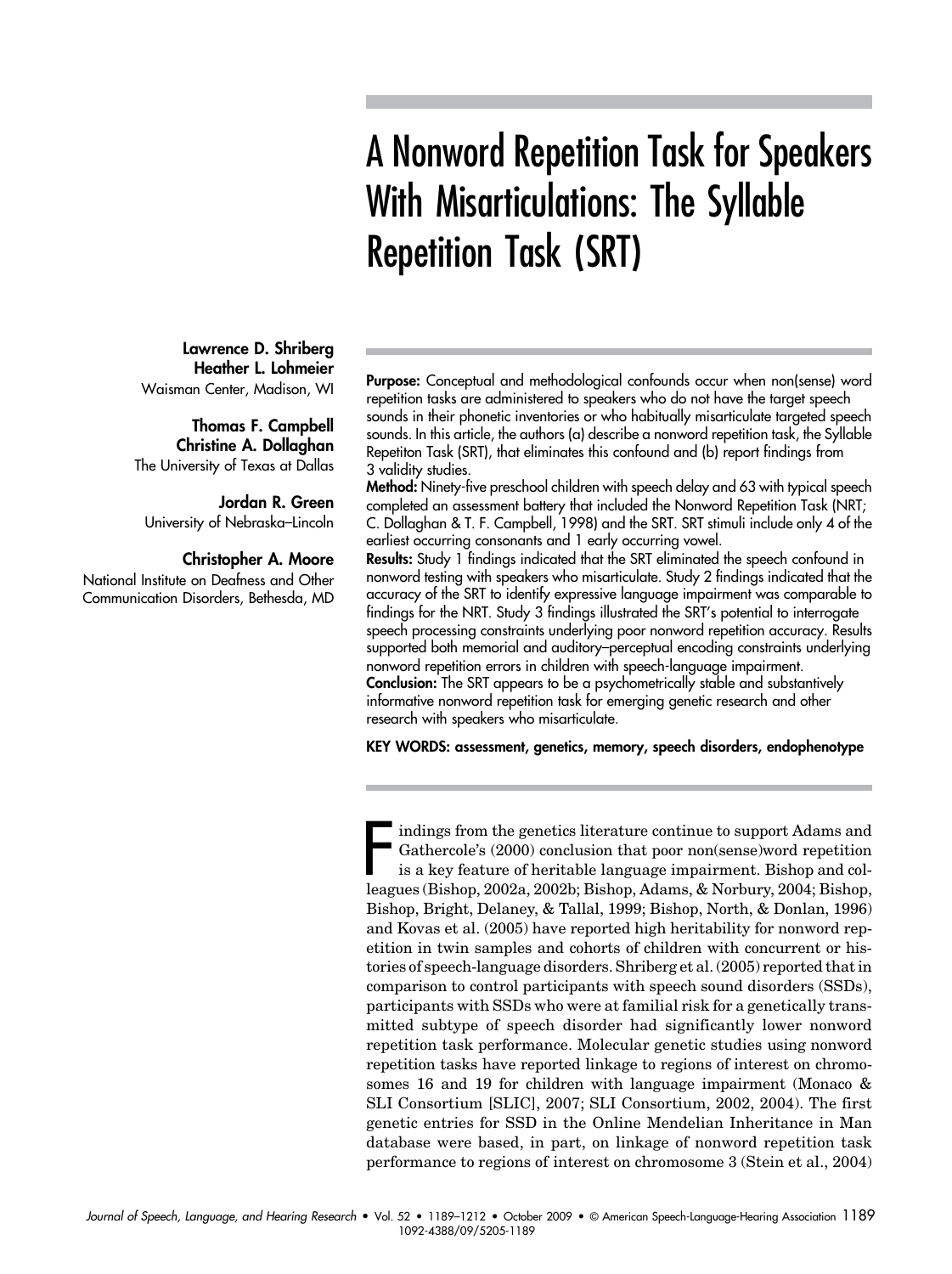and chromosome 6 (Smith, Pennington, Boada, & Shriberg, 2005; see Caylak, 2007, and Lewis et al., 2006, for literature reviews).

One property that appears to underlie the productivity of nonword repetition tasks in genetic and other research is their sensitivity to a range of behavioral phenotypes (i.e., characteristics used to classify and quantify traits and disorders). Measures that are sensitive to but not specific for a target phenotype, termed endophenotypes (Gottesman & Gould, 2003), may be so because they are more closely influenced by gene products than are phenotypes. Accordingly, the heritability (variance in a disorder associated with genetic rather than environmental sources; but see Butcher & Plomin, 2008; Plomin & Davis, 2006) of endophenotypes may be higher than the heritability of a disorder studied using a phenotype specific for the disorder, particularly when the disorder may be genetically heterogeneous.

Another likely reason for the robust findings for nonword repetition tasks as endophenotypes in genetic and other studies of verbal traits and disorders is that success on such tasks is dependent on the integrity of speech processing at several pre-execution stages (see Ellis Weismer & Edwards, 2006, for a discussion of interactivity among such putatively serial constructs). As conceptualized in diverse neurocognitive, psycholinguistic, and speech motor control frameworks (e.g., Bock, 1982; Dell, 1986; Guenther, 1995; Levelt, 1989; Stackhouse & Wells, 1997; van der Merwe, 2008; Ziegler, 2006), these perspectives generally include (a) auditory-perceptual processes that allow veridical encoding of phonemic, sublexical, and lexical representations of the stimulus to be repeated; (b) memorial processes that store and retrieve these representations; and (c) planning/programming processes that configure the movement gestures preceding manifest speech. Specific mechanisms imputed for each of these three components of speech processing, as well as the type and relative influence of mediating and moderating variables (e.g., age, gender, phonological awareness, processing speed, articulation rate), differ considerably within and among the many disciplines that use nonword repetition tasks to study verbal behavior and its disorders.

In addition to their use as endophenotypes to identify persons at risk for, with concurrent, or with resolved verbal trait disorders in genetic studies, the more widely reported uses of nonword repetition tasks are to inform theories of lexical acquisition and to identify language disorders in speakers from diverse cultural communities without the confounds in language assessment associated with such variables as vocabulary, world knowledge, and dialect (e.g., Campbell, Dollaghan, Needleman, & Janosky, 1997; Ellis Weismer et al., 2000; Oetting & Cleveland, 2006; Rodekohr & Haynes, 2001; Washington & Craig, 2004). Two recent comprehensive reviews of the extensive nonword repetition task literature summarize effect sizes and likelihood ratios quantifying the diagnostic accuracy of nonword repetition tasks to identify language impairment (Coady & Evans, 2008; Graf Estes, Evans, & Else-Quest, 2007), and many articles have reviewed associated methodological and substantive issues (e.g., Archibald & Gathercole, 2006; Sahlén, Reuterskiöld-Wagner, Nettelbladt, & Radeborg, 1999). The following discussion focuses on issues motivating development of the Syllable Repetition Task and the questions posed in three studies.

#### Nonword Repetition Tasks in Speech-Language Research

A continuing question in nonword repetition task performance is the proportion of variance in speechlanguage impairment accounted for by memorial processes, compared with contributions from other sources of variance in nonword repetition scores as proxies for processing constraints in lexical acquisition. Although the extensive theoretical and clinical contributions of this conception continue to support the original and updated proposal that poor nonword repetition task accuracy indicates a deficit in a specific aggregate of memorial processes (Baddeley, 2000, 2003; Baddeley & Hitch, 1974; Baddeley & Logie, 1999), and that such deficits underlie language and other verbal trait impairment, there is extensive support for the perspective that real and nonword learning is multiply determined. Archibald and Gathercole (2006) conclude that findings from an increasing number of nonword repetition studies "cannot be readily accommodated by a verbal short-term memory deficit account of specific language impairment" (p. 979). Findings from a series of well-controlled word learning studies assessing auditory-perceptual processes by Edwards and Munson and colleagues (e.g., Edwards, Fox, & Rogers, 2002; Munson, 2006; Munson, Edwards, & Beckman, 2005; Munson, Kurtz, & Windsor, 2005) have led these investigators to conclude that children with SSD have "poorly specified primary representations" due to "difficulties forming robust representations of the acoustic-auditory and articulatory characteristics of speech" (Munson, Baylis, Krause, & Yim, 2009). Munson and colleagues (2009) further posit that auditory-perceptual encoding deficits may be the source of speech production errors in SSDs, noting that many speech production models emphasize that"acoustic/perceptual representations for words serve as targets during speech production (e.g., Guenther, 1995; Pierrehumbert, 2002)." Relevant findings and discussions on the contribution of auditoryperceptual encoding processes to word learning and to the accuracy of nonword repetition include Alphen et al., 2004; Bishop et al., 1999; Coady, Evans, Mainela-Arnold, and Kluender, 2006; Coady, Kluender, and Evans, 2005;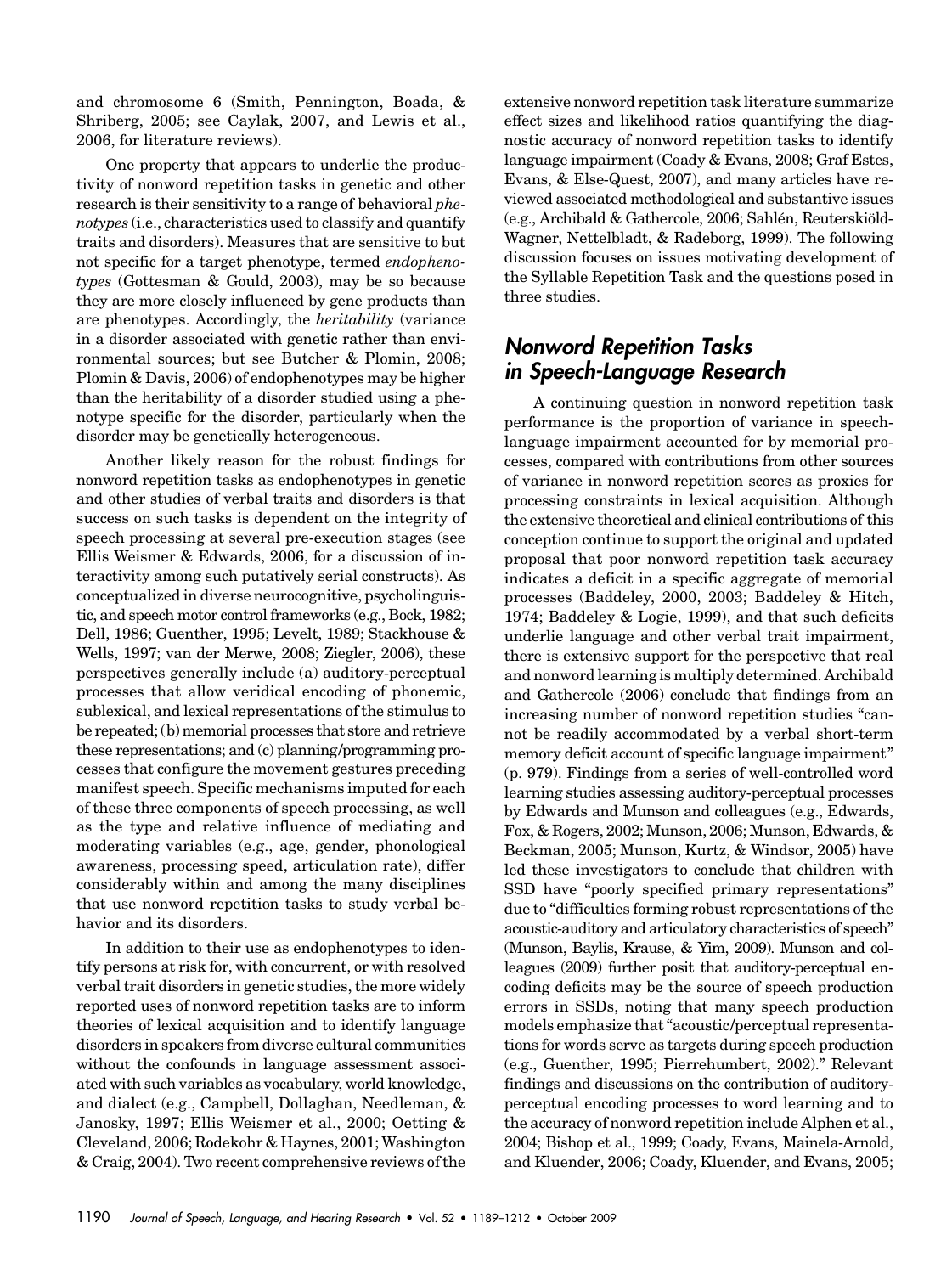Evans, Viele, Kass, and Tang, 2002; Reuterskiöld-Wagner, Sahlén, and Nyman, 2005; Rvachew, Ohberg, Grawburg, and Heyding, 2003; and Storkel, 2004.

Support for the contribution of articulatory planning/ programming as a third source of inaccurate nonsense word repetition is best characterized as equivocal. A primary interpretive constraint is the wide range of constructs, pathway models, and assessment approaches that may be invoked to assess speech motor competence (for a complex performance example, see Howard, Binks, Moore, & Playfer, 2000). From the speech acquisition literature, Sahlén et al. (1999) reported that children with speech disorder had poor performance on a nonword repetition task but that participants' accuracy scores were not significantly associated with their scores on a brief task assessing oral motor skills. Stark and Blackwell (1997) reported significant associations between nonword repetition scores and accuracy/coordination scores on a series of oral movement tasks for children with language and speech impairment. Edwards and Lahey (1998) reported equivocal findings from an error analysis of nonword repetition responses comparing accuracy percentages on relatively more difficult articulatory motor targets (fricatives, liquids, clusters) to scores on less challenging targets for children with SLI and controls. However, both Bishop et al. (1996) and Briscoe, Bishop, and Norbury (2001) have reported significant influences of articulatory complexity on the nonword repetition scores of children with SLI. Adams and Gathercole (2000) found that for groups of typically speaking children with good and poor nonword repetition performance, the language/ memory relationship was not eliminated when the output requirements of the nonword repetition task were minimized by requiring pointing rather than speech responses. Analyses and syntheses of these and other findings are available in Coady and Evans' (2008) comprehensive review of speech processing constraints on nonword repetition task accuracy and in Gathercole's (2006) keynote paper and follow-up comments from 14 investigator groups.

#### Nonword Repetition Tasks to Identify Language Impairment

Graf Estes et al. (2007) provide a comprehensive history of nonword repetition task research in studies of children and adults with typical and atypical language acquisition. As suggested by the increasing number of reports of new nonword repetition tasks and language adaptations internationally of extant measures, they are becoming standard components in assessment protocols to identify language disorder. Extensive theoretical and methodological discussion in Graf Estes et al. (2007) concerns the variance in nonword repetition accuracy associated with the most commonly used nonword tasks

utilized in research and with characteristics of the stimulus in these tasks, such as their wordlikeness, perceptual salience, predictability, frequency of occurrence, phonotactic frequencies, stress assignment, density of phonological neighborhood, and articulatory complexity (the latter variable is discussed in detail in the following section).

A major evidenced-based need in the use of nonword repetition tasks to identify language impairment are likelihood ratios estimating a nonword repetition task's accuracy in identifying concurrent or risk for future verbal impairment. The meta-analytic and moderator analyses of 23 studies reported in Graf Estes et al. (2007) indicated that although nonword repetition accuracy for children with SLI averaged 1.3 standard deviations below the performance of children with typical language across all measures, nonword repetition tasks cannot presently be considered interchangeable for research and clinical use.

Ellis Weismer et al. (2000) reported one of the largest sets of findings on this question based on responses to the Nonword Repetition Task (NRT; Dollaghan & Campbell, 1998). These investigators provided likelihood ratios estimating the diagnostic accuracy of the NRT to identify both specific and nonspecific language impairment in a database of 581 second-grade children. Participants had been identified using population-based procedures (Tomblin et al., 1997), and their language status in a longitudinal study was classified each year as specific or nonspecific language impairment using a diagnostic algorithm that has since been widely applied (Tomblin, Records, & Zhang, 1996). Ellis Weismer and colleagues (2000) reported positive likelihood ratios of nearly 3.0, indicating that children with scores below an optimized cut point on the NRT were at nearly three times the risk for specific and nonspecific language disorder (see Ellis Weismer et al., 2000, Table 3, and accompanying text for relevant details). Citing Sackett, Haynes, Guyatt, and Tugwell's (1991) quantitative criteria for the clinical use of likelihood ratios, the obtained diagnostic accuracy values were termed "intermediate." Ellis Weismer and colleagues cautioned that although nonword repetition tasks can aid in identifying children who perform poorly on standard language measures, scores on the nonword task used in their study were not sufficient in and of themselves to classify language disorder for children in this age range, although they accurately identified children who were currently enrolled in language treatment.

#### A Measurement Confound in Nonword Repetition Tasks

Whether used as an endophenotype in genetic studies, to inform theories of language development and disorder,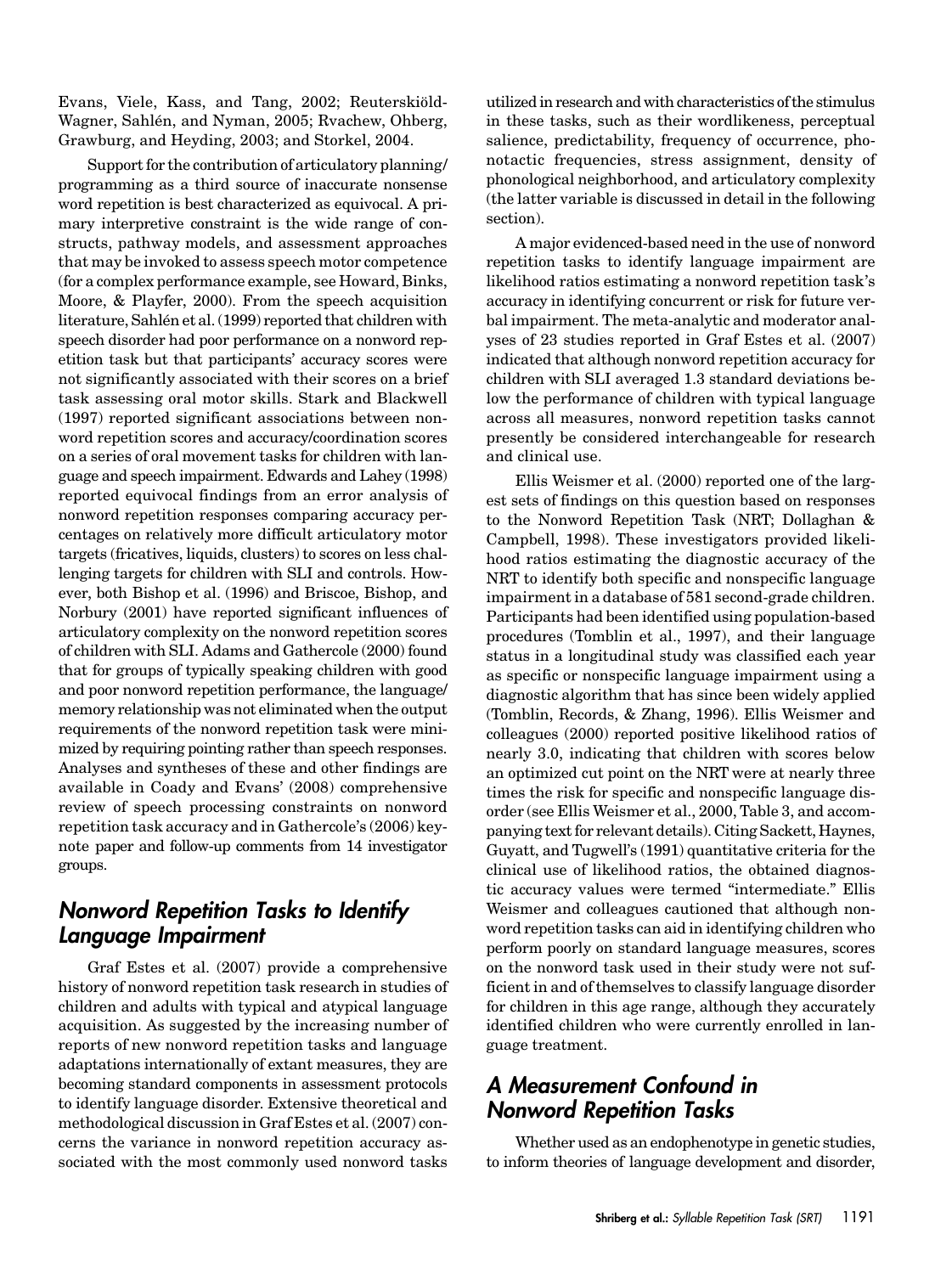or to identify speakers with language disorder, a measurement confound occurs when nonword repetition tasks are administered to speakers who misarticulate speech sounds. Such speakers include young, typically developing children with incomplete phonetic inventories, preschool and older children with speech delays of unknown origin, and children and adults of any age with an SSD associated with impairments in cognitive, sensory, motor, structural, or affective processes of known origin. The speech confound may occur for the speaker, the examiner, or both. Speakers may have difficulty discriminating and/or encoding phonemes, storing and/or retrieving representations, or planning gestures and/or programming movements for speech sounds in nonwords that are not in their phonetic inventory—or that are in their phonetic inventory but have not been fully mastered (Bishop & Edmundson, 1987; Briscoe et al., 2001; Hill, 2001; Sahlén et al., 1999). The importance of this theoretical and methodological association was noted over a decade and a half ago by pioneers in this area. In a study in which phonological working memory findings were interpreted as reflecting constraints in speech rate, Gathercole and Adams (1993) concluded that "phonological memory skills are intimately linked with many aspects of speech production in early childhood" (p. 777).

For the examiner, speech production errors affecting the precision or intelligibility of responses pose psychometric challenges to the reliability and validity of nonword repetition task scores. First, examiners must have reliable transcription skills and a set of well-developed conventions to score repetition errors. For example, most nonword tasks instruct the examiner to score distortions (e.g., a dentalized /s/ or a derhotacized /r/) as a correct repetition of a speech sound but to score substitutions (e.g.,  $/0$  for /s/ or /w/ for /r/) as repetition errors. The ability to distinguish distortions from substitutions requires training and typically has a large standard error of measurement (SEM; Shriberg, Austin, Lewis, McSweeny, & Wilson, 1997a). Transcription instructions seldom address other technical considerations, such as whether devoiced voiced obstruents are to be scored as correct or incorrect. Especially when assessing speakers with significant speech impairment, including those in emerging genetic studies of speakers with motor speech disorders (i.e., apraxia of speech, dysarthria), the SEM on nonword repetition tasks is significantly affected by the extensiveness of the transcription rules and the reliability of one or more examiner's transcription skills.

A second problem for examiners is the classification of nonword repetition errors: Are all errors to be scored as repetition errors or could some possibly be "explained" by a speaker's habitual misarticulation of the target phoneme? Thal, Miller, Carlson, and Moreno Vega (2005) concluded that misarticulations were not a

confound in nonword repetition task scores obtained from 4-year-old children. This appropriate conclusion was based on findings from a study of children who were in the normal range on a number of receptive and expressive tests of language because such children were less likely to have SSD. However, review of widely cited studies using nonword repetition tasks, both within and beyond the linguistic-genetics literature, indicates that this second type of potential speech confound is a scoring problem that has been addressed in four ways.

As most nonword repetition studies are not focused on children or adults with significant misarticulations, the most frequent scoring approach has been to ignore the possibility that errors in nonword repetition could reflect habitual speech production errors. Procedures to transcribe and score misarticulations may not be deemed necessary because, as noted in Thal et al. (2005), in some studies they are infrequent. An alternative rationale, as proposed in one speech-genetics study, is to score misarticulations in nonword tasks as incorrect because all errors in speech sound production, whatever their source, are included in the broad phenotype under study (Kovas et al., 2005; Stein et al., 2004).

A second approach to address the speech confound in nonword repetition task responses is to eliminate from analyses participants with SSD (e.g., Archibald & Gathercole, 2006). Bishop et al. (1996) and Ellis Weismer et al. (2000) excluded from their analyses of nonword repetition task data all participants who scored below 85% accuracy on a citation-form articulation test or a conversational sample, respectively. This approach is not feasible for study samples predicted to have a high prevalence of SSD, or more pointedly, samples in which active SSD is the primary phenotype under study.

A third and frequently employed approach in scoring nonword repetition tasks is to give speakers some type of scoring credit for sounds that meet investigatordetermined criteria for being misarticulated elsewhere in the available speech samples (e.g., from responses to one or more articulation tests or as produced in a conversational speech sample). For example, in their study of children with language impairment, Edwards and Lahey (1998) noted "if a child evidenced a consistent substitution or distortion in spontaneous speech (e.g., a  $\frac{1}{9}$  for /s/ substitution or a frontal lisp), then this substitution was not scored as incorrect" (p. 288). As noted previously, such procedures require that additional speech samples are available to identify the misarticulation; that the investigators have the requisite perceptual skills to identify and transcribe speech errors reliably; and that standardized procedures are in place to determine the error types, positions in words, and numbers of tokens needed to attest each consonant in singleton and cluster contexts and each vowel/diphthong as "in"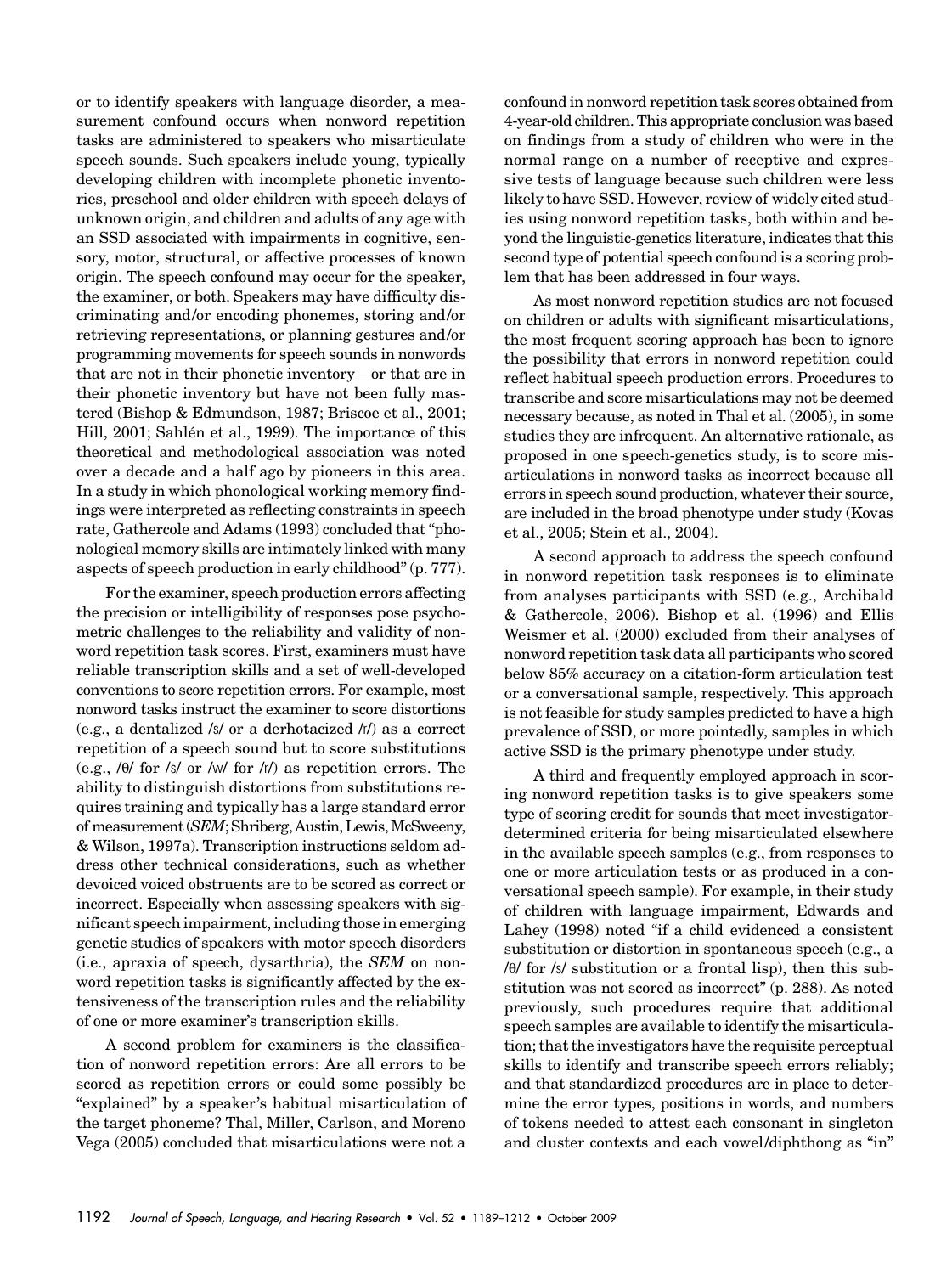versus "not in" a child's phonetic inventory. All such technical decisions, for which there are no well-established conventions, may contribute to variance in the SEM of nonword repetition task scores.

A fourth approach to the speech production confound in nonword repetition tasks has been to restrict the speech sounds in the task stimuli to those that most children do not misarticulate (e.g., Montgomery, 1995). Dollaghan and Campbell (1998) used this and associated rationale in developing the NRT. They excluded from the 16 NRT nonword stimuli the 8 English consonants (termed the Late-8; Shriberg, 1993) that are mastered latest in children with both typical and atypical speech acquisition. The Appendix provides a list of the NRT stimuli, which include 9 different vowels and diphthongs and 11 different consonants for a total of 20 different speech sounds. We note that younger children with typical speech and children with more significantly involved speech may misarticulate 1 or more of the 5 vowels and especially the 4 diphthongs (Pollack & Berni, 2003; Pollack & Keiser, 1990; Stoel-Gammon & Herrington, 1990) and that children with SSD will likely misarticulate 1 or more of the 11 consonant sounds in singleton environments (Shriberg & Kwiatkowski, 1994).

#### Research Questions

The Syllable Repetition Task (SRT) to be described is a nonword repetition task developed for use in genetic and other studies that include young speakers with limited phonetic inventories or speakers of any age with SSDs of known or unknown etiology. The primary goal of this nonword repetition task is to provide a means by which to examine speech processing constraints while minimizing or eliminating speaker, scoring, and interpretive confounds associated with misarticulations. In the section that follows, we discuss the development of the SRT, describe the methods used to collect and analyze SRT and NRT data from a sample of 158 participants, and summarize the primary psychometric findings. We then report results from a proof-of-concept study, a study of the accuracy of the SRT to identify children with expressive language impairment (ELI), and a study of potential speech processing constraints underlying poor nonword repetition accuracy in young children with speech delay and ELI. The research questions posed in each of the three studies, respectively, were as follows:

- 1. Does the SRT eliminate the speech confound when assessing speakers with misarticulations?
- 2. Does the SRT identify children with ELI?
- 3. Does the SRT provide information on speech processing constraints that may underlie poor nonword repetition task performance?

### Method Construction of the SRT

Preliminary studies. Preliminary studies were completed with several dozen children attending a university speech clinic to explore the potential of a phonemelimited approach to nonword repetition task testing for young children and speakers of any age with significant speech impairment. These studies suggested that a small set of acoustically salient (i.e., voiced) anterior consonants might be both available in the inventories of young speakers and those with a speech impairment and be intelligible to an examiner, regardless of the precision with which they were repeated. These pilot studies suggested that four consonants within two manner features (stops, nasals) best met these criteria: /b/, /d/, /m/, and /n/.

A computer-based analysis was then completed on audio-recorded conversational speech samples from 268 children (184 males and 84 females;  $M = 4.5$  [years; months]; range =  $3(0-5,11)$  who had participated in research studies with the Phonology Project and Clinic, Waisman Center, University of Wisconsin–Madison. The samples included children whose speech impairments reflected the full range of speech delay of unknown origin. The inclusionary restrictions placed on this search were that the samples had adequate recording quality, were sufficient in length, and had been transcribed by research assistants with documented transcription reliability. This search indicated that 100% of the children, including those with moderate-to-severe and severe speech sound disorder (i.e., Percentage of Consonants Correct [Shriberg et al., 1997a] a scores lower than 65%), had at least one instance of  $/b$ ,  $/m$ ,  $/n$ , and  $/a$  in their phonetic inventories, and all but 2 children (99.3%) had at least one correct production of /d/.

Following trials of several pilot versions, the content and administration procedures for an 18-item nonword task (the SRT) were finalized. The Appendix lists the stimuli for the SRT, which include eight 2-syllable (CVCV) items (e.g., dama), six 3-syllable (CVCVCV) items (e.g., nabada), and four 4-syllable (CVCVCVCV) items (e.g., manadaba). The number of items at each level of difficulty was motivated by the target groups for which the SRT was developed, with proportionally more "easy" items positioned first for children with cognitive, linguistic, and/or motivational challenges. The stressed vowel /a/ occurs in each syllable. Additional considerations were that the two consonants in each manner class were balanced as best as possible in their distribution within words and across syllable levels.

An adult female was trained to clearly and naturally speak each nonword with equal stress on each of the constituent syllables, thus optimizing for both the speaker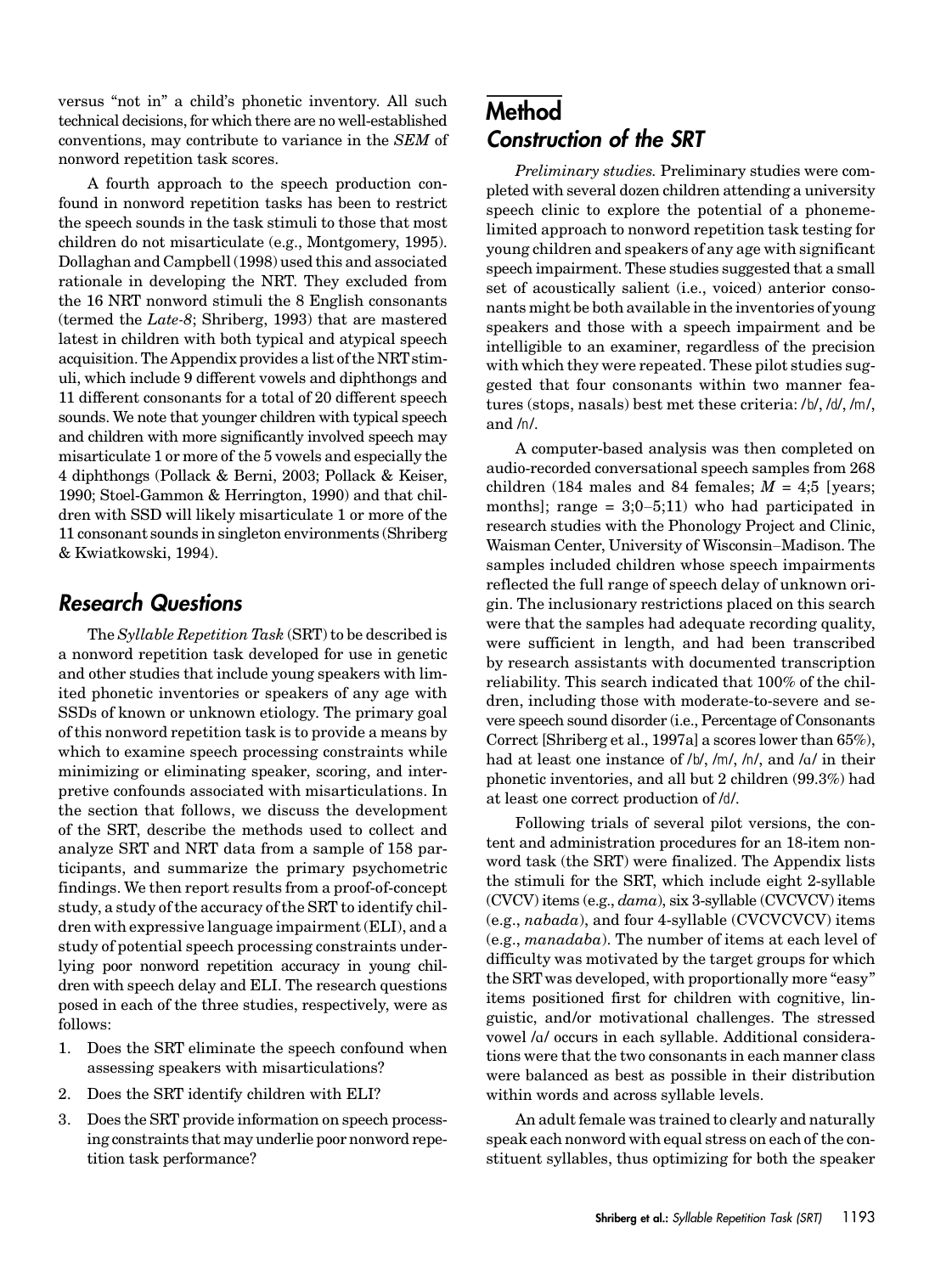and the examiner/transcriber the acoustic cues in the  $/a/$ vowel for each initial and intervocalic consonant. After a series of pilot studies in which the stimuli were presented on analog tapes, a digital version was created for laptop presentation.

The Appendix includes the URL from which the SRT Technical Report and all task materials can be downloaded without cost (Shriberg & Lohmeier, 2008). The SRT Technical Report includes (a) tabular data and text discussion of psychometric findings, (b) tabular data and discussion of statistical findings from three procedural analyses, (c) tabular comparison data obtained from 70 children ages 4–16 years with typical speech, (d) administration instructions, (e) scoring instructions, and  $(f)$  a form for manual scoring of the SRT.

Rationale. The SRT stimuli listed in the Appendix are claimed to have the following seven properties: (a) the four consonants and one vowel will be in the phonetic inventories of young children and all but the most severe speakers with SSDs; (b) the three simple syllabic structures (CVCV, CVCVCV, CVCVCVCV) eliminate opportunities for respondents to delete final consonants or to reduce clusters; (c) respondents will perceive these syllable trains as potential words, even without the presence of stress cues (Bonnet, 1999; Gallon, Harris, & van der Lely, 2007; Marton, 2006; Roy & Chiat, 2004); (d) the task demands of repeating only four phonemes correctly but in "words" as long as four syllables will provide a sufficient challenge to the speech processing mechanisms proposed to be invoked when responding to nonword repetition task stimuli; (e) the relatively short time needed to complete the task will minimize the risk of fatigue in nonword repetition tasks that have included as many as 96 items (Gallon et al., 2007); (f ) distorted, but phonemically correct, productions of the four consonants (e.g., as may occur in responses of speakers with subtypes of dysarthria) will readily be discriminable for examiners with minimal skills in phonetic transcription; and (g) the inclusion of two consonants within two manner classes (i.e., two nasals, two voiced stops) provides a means for error analyses of within- versus between-class consonant substitutions (see Goal and Method section of Question 3). On the latter claim, the structural and phonemic features of the SRT stimuli described in items (a) through (g) are proposed as conceptual and methodological requirements for valid and reliable quantitative error analyses of responses to the SRT (which are described in the following section). One claim that cannot be made about the stimuli is that none of the constituent syllables or items in the SRT are real words (consider "ma" in English and "nada"in Spanish). However, as claimed in item (c) above, the equal stress on each syllable (e.g., "nada"), which was designed to maximize auditory information on the formant loci for the consonants and to remove the contribution of prosodic variables to repetition scores, attenuates the wordlikeness of the stimuli.

Scoring. Procedures that were used to score SRT responses are similar to those used to score the NRT. The SRT Technical Report described in the Appendix provides complete information on manual scoring of the SRT. Briefly here, deletions and substitutions of sounds are scored as incorrect, including both consonants and vowels/ diphthongs in the NRT but only the four consonants in the SRT. Speech sound distortions and possible cognate substitutions on the voiced stops (i.e., p/b, t/d) are scored as correct and addition errors are ignored, provided that the correct phoneme occurs in the correct position. Rather than whole item scoring, which does not allow for partial credit, correct repetition of each of the 50 consonant targets in the SRT contributes two points to the total score.

Preliminary statistical analyses were completed to determine rationale and procedures to score nonresponses. Details of the analyses are included in the *SRT Technical* Report. Essentially, on the basis of the 158 participants' scores computed using three scoring systems, findings from this study motivated the decision to score all nonresponses to SRT items as errors, provided that the examiner viewed the administration as valid. As in administration guidelines for all formal testing, the recommendation is to retest children whose responses to the SRT are suspected to be invalid for any reason (e.g., participant was tired, not attending, etc.).

#### Database for Psychometric Studies and Three Construct Validity Studies of the SRT **Participants**

Data from 179 participants in a physiology study of typical and atypical speech development (Moore et al., 2006) were screened for potential use in the present study series. Participants in this database had completed an assessment protocol that included the NRT and the SRT. Children with speech delay (SD) of unknown origin (Shriberg et al., 2005) had been recruited from referrals to the Department of Audiology and Communication Disorders at the Children's Hospital of Pittsburgh. Participants with typical speech (TS) and no history of speech, language, or other developmental delays had been recruited through child care and preschool centers in the Pittsburgh area. Children in the four typical speech groups were selected from the available pool to be as similar as possible to the participants with SD in age and, secondarily, on gender, maternal education, and maternal ethnicity. All children came from homes in which English was the only spoken language.

As described in the paragraphs that follow, conversational speech samples available in the assessment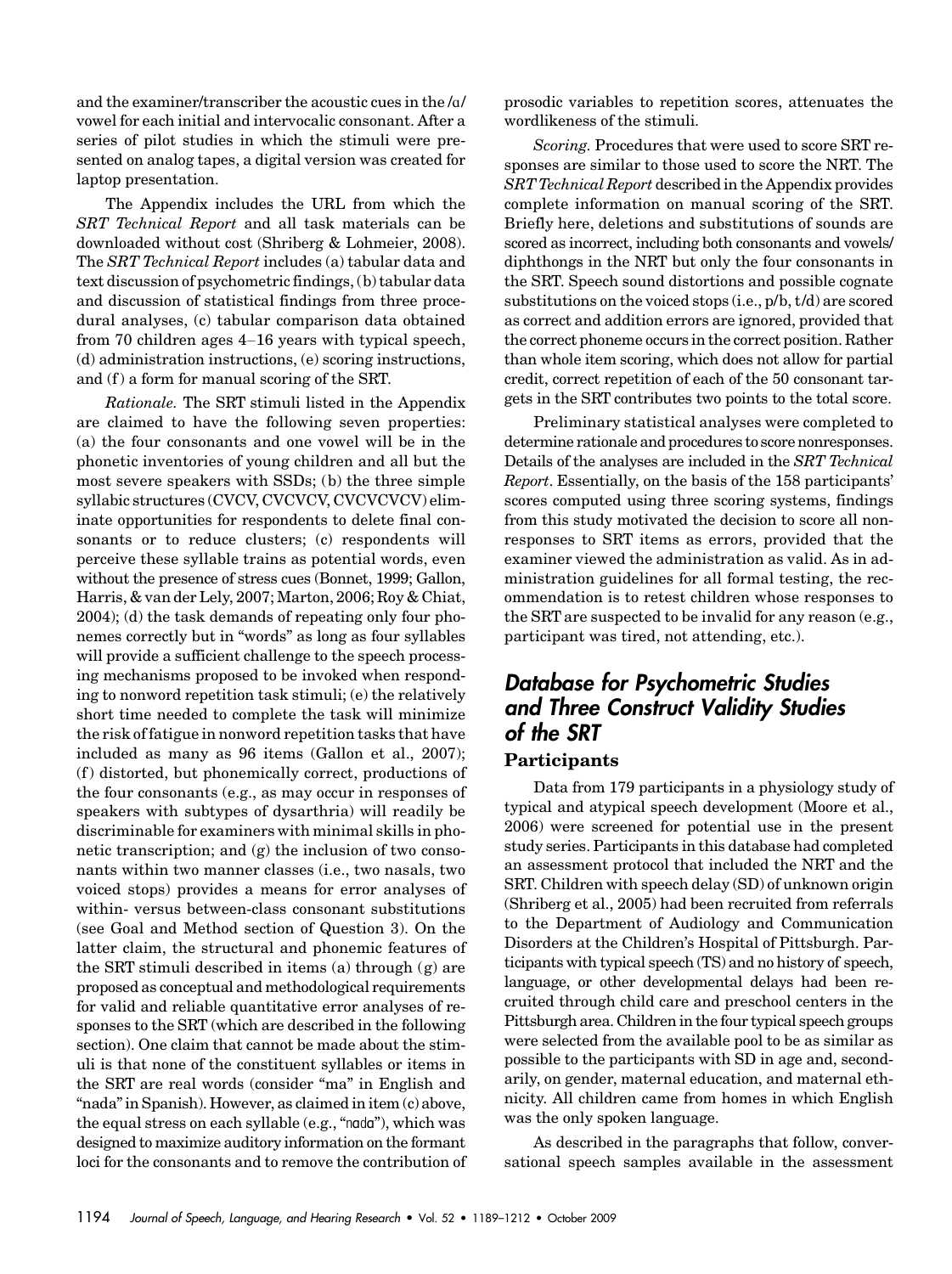protocol for the physiology study had been obtained by examiners using sampling conventions developed for research in SSD (Shriberg & Kwiatkowski, 1980, 1983, 1985). The samples were analyzed and classified using the Speech Disorders Classification System (SDCS; Shriberg, 1993, 2008; Shriberg, Austin, Lewis, McSweeny, & Wilson, 1997b), a program in the Programs to Examine Phonetic and Phonologic Evaluation Records (PEPPER) software suite (Shriberg, Allen, McSweeny, & Wilson, 2001). A total of 21 of the 179 eligible children were excluded from the present study series because they did not clearly meet the SDCS classification criteria for TS (16 children) or SD (5 children). The remaining group of 158 participants included 63 children with TS and 95 children with SD. Complete SRT responses were available for all participants with TS and for 93 of the 95 participants with SD.

To provide developmental information on the SRT, participants in the TS and SD groups were subdivided into the four age groups shown in Table 1. As indicated in Table 1, comparable values for gender, maternal education, and maternal ethnicity across the eight subgroups were not obtained for the TS and SD participants whose data were eligible for the present study. TS and SD participants differed in gender: SD participants were proportionally more male,  $\chi^2(n = 67) = 15.20, p = .001$ , and SD participants' mean maternal education was lower,  $t = 2.66$ ,  $p = .009$ . At the subgroup level, the TS and SD participants differed in age (SD participants were older in Group 3,  $t = 2.76$ ,  $p = .009$ , and Group 4,  $t = -9.06$ ,  $p = .001$ ; gender (Group 1 had a higher percentage of boys,  $\chi^2[n = 22] = 10.45$ ,  $p = .001$ ; and maternal education (Group 1 had higher levels of maternal education,  $t = 2.77$ ,  $p = .008$ ). Finally, participants came from ethnically diverse backgrounds (see Table 1). A test of proportions indicated that the aggregated percentage of non–European Americans in the TS and SD groups did not differ at the total group level  $(z = 1.58, p = .113)$ , but there were substantial differences in the percentages of participants from each background across subgroups. These group- and subgroup-level differences across several sociodemographic variables should be viewed as possible constraints on generalizations from findings.

#### Assessment

Speech, language, and hearing assessments in the original study were completed by the examiners over a 2-day period. None of the participants had known structural, neurological, or affective deficits, as documented by caregivers' responses on a case history form and reports from previous speech-language services. Hearing was screened bilaterally at 1, 2, and 4 kHz through the use of earphones. Participants with thresholds above 25 dB HL for more than one frequency in the same ear

were brought back at another date to complete the assessment protocol. One child failed follow-up audiological screening and was excluded from the study.

Speech. Speech production skills were evaluated using, among other measures, the conversational speech sample cited previously and the Sounds in Words subtest of the Goldman–Fristoe Test of Articulation–2 (GFTA-2; Goldman & Fristoe, 2000). As shown in Table 2, several alternative metrics from PEPPER (Shriberg et al., 2001) were used to describe participants' severity of speech impairment, including the PCC, Percentage of Consonants Correct–Revised (PCCR), Percentage of Vowels Correct (PVC), Percentage of Vowels Correct– Revised (PVCR), and the Intelligibility Index (II). The PCC and PVC score distortions as errors in speech sound acquisition, whereas the PCCR and PVCR score such responses as correct (viewing the distortions as allophonic detail). II scores reflect contributions from several domains of verbal development, including the individual and interactive consequences on intelligibility of errors in speech, prosody, voice, and language.

Statistical analyses (two-sample  $t$  tests with unpooled variances) of the data for each of the five speech metrics shown in Table 2 indicated that the speakers with SD had significantly lower scores ( $p < .001$ ) than speakers with TS on all five metrics. For example, the SD speakers' PCC scores averaged over 20 percentage points lower than those of the TS speakers, classifying them in the mild–moderate to moderate–severe levels on this metric. All consonant, vowel/diphthong, and intelligibility findings for participants with SD were consistent with average values reported for sociodemographically comparable cohorts of children with speech delay of unknown origin (Shriberg & Kwiatkowski, 1994).

Nonword tasks. An examiner individually administered the NRT and SRT on the same day the hearing screening was completed. The recorded stimuli for each task were presented free field using a laptop computer and generic tabletop speakers monitored at comfortable loudness levels. The NRTwas always administered first, excepting a few occasions when children refused to repeat the NRT stimuli but agreed to do so after completing several of the other protocol tasks, including the SRT. Instructions for each task were presented in a live voice by the examiner. NRT instructions were as follows: "You will hear a woman's voice saying some pretend words. Say exactly what she says. If you need anything repeated, let me know." The NRT instructions were also repeated on the laptop presentation by an adult female speaker (the fourth author), using a digitized version of the stimuli from the standard (audiocassette) version of the NRT. The SRT instructions presented live by the examiner were as follows:"You are going to say some silly words for me now. Every time you hear the woman say a word, you try to copy her. Say the words exactly the way she says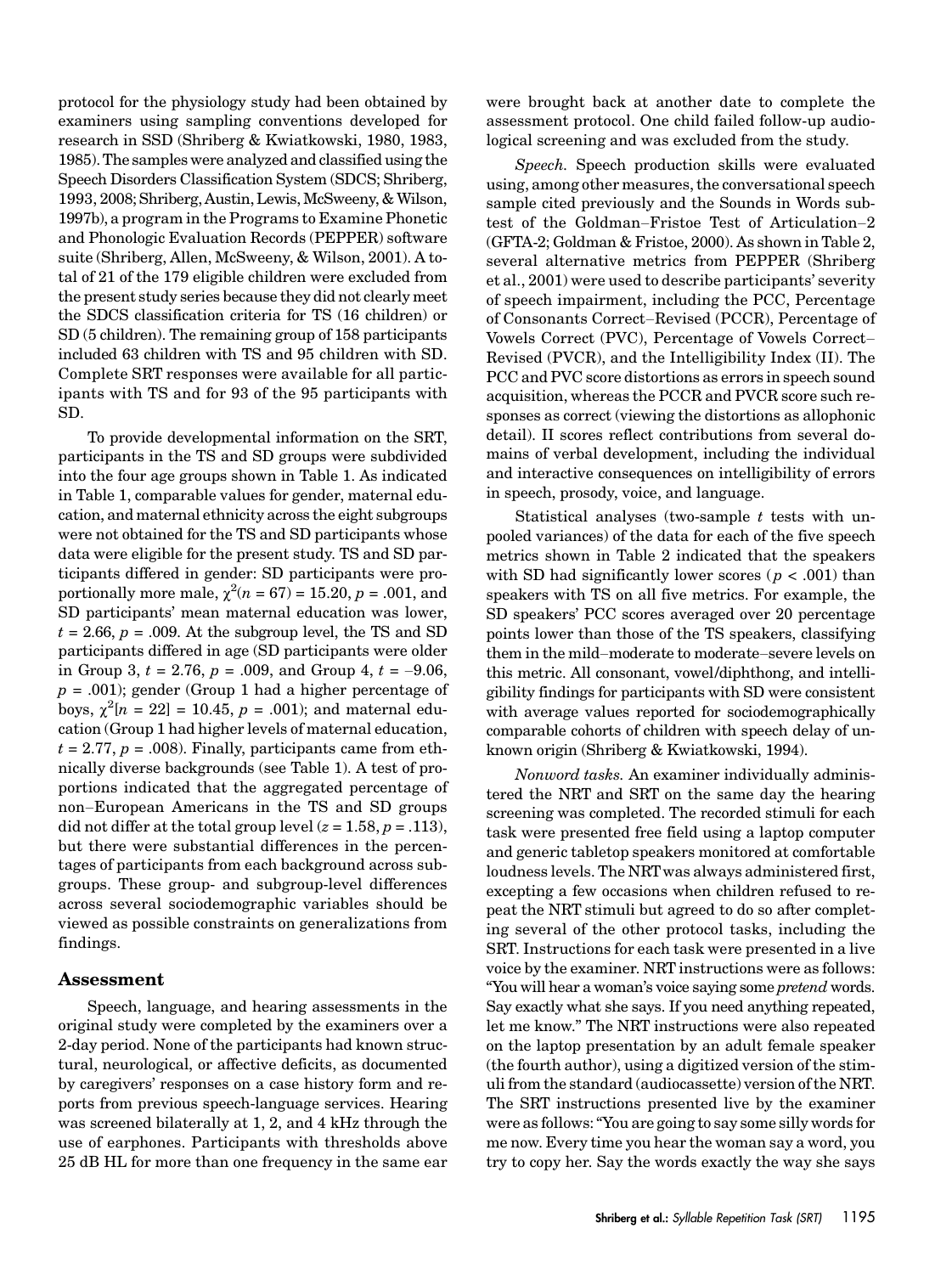|                  |    |                  | Age (months) |           |        | Gender   |     | Maternal<br>education <sup>a</sup> | Maternal                   |
|------------------|----|------------------|--------------|-----------|--------|----------|-----|------------------------------------|----------------------------|
| Group            | n  | $\boldsymbol{M}$ | <b>SD</b>    | Range     | % Male | % Female | M   | SD                                 | ethnicity <sup>b</sup> (%) |
| Typical speech   |    |                  |              |           |        |          |     |                                    |                            |
|                  | 16 | 38.5             | 1.5          | $36 - 40$ | 25     | 75       | 3.8 | 0.5                                | $EA = 100.0%$              |
| $\overline{2}$   | 20 | 44.6             | 1.7          | $42 - 47$ | 35     | 65       | 3.5 | 0.8                                | $EA = 75.0%$               |
|                  |    |                  |              |           |        |          |     |                                    | $AA = 15.0%$               |
|                  |    |                  |              |           |        |          |     |                                    | $AsA = 5.0%$               |
|                  |    |                  |              |           |        |          |     |                                    | $ME = 5.0%$                |
| 3                | 19 | 51.2             | 1.6          | $48 - 53$ | 53     | 47       | 3.5 | 0.9                                | $EA = 78.9%$               |
|                  |    |                  |              |           |        |          |     |                                    | $AA = 15.8%$               |
|                  |    |                  |              |           |        |          |     |                                    | $ME = 5.3%$                |
| $\overline{4}$   | 8  | 55.5             | 1.2          | $54 - 57$ | 50     | 50       | 3.5 | 1.1                                | $EA = 87.5%$               |
|                  |    |                  |              |           |        |          |     |                                    | $AA = 12.5%$               |
| Total            | 63 | 46.4             | 6.1          | $36 - 57$ | 40     | 60       | 3.6 | 0.8                                | $EA = 84.1%$               |
|                  |    |                  |              |           |        |          |     |                                    | $AA = 11.1%$               |
|                  |    |                  |              |           |        |          |     |                                    | $AsA = 1.6%$               |
|                  |    |                  |              |           |        |          |     |                                    | $ME = 3.2%$                |
| Speech delay     |    |                  |              |           |        |          |     |                                    |                            |
| 1                | 30 | 38.8             | 1.6          | $36 - 41$ | 74     | 26       | 3.3 | 0.8                                | $EA = 77.4%$               |
|                  |    |                  |              |           |        |          |     |                                    | $AA = 9.7%$                |
|                  |    |                  |              |           |        |          |     |                                    | $L = 3.2%$                 |
|                  |    |                  |              |           |        |          |     |                                    | $AsA = 3.2%$               |
|                  |    |                  |              |           |        |          |     |                                    | $ME = 6.5%$                |
| $\boldsymbol{2}$ | 20 | 44.3             | 1.9          | $42 - 47$ | 65     | 35       | 3.2 | 0.8                                | $EA = 60.0%$               |
|                  |    |                  |              |           |        |          |     |                                    | $AA = 35.0%$               |
|                  |    |                  |              |           |        |          |     |                                    | $ME = 5.0%$                |
| $\sqrt{3}$       | 29 | 49.9             | $1.7$        | $48 - 53$ | 72     | 28       | 3.4 | 0.6                                | $EA = 82.8%$               |
|                  |    |                  |              |           |        |          |     |                                    | $AA = 6.9%$                |
|                  |    |                  |              |           |        |          |     |                                    | $AsA = 3.4%$               |
|                  |    |                  |              |           |        |          |     |                                    | $ME = 6.9%$                |
| 4                | 16 | 56.3             | 1.9          | $54 - 60$ | 69     | 31       | 2.9 | 0.9                                | $EA = 68.8%$               |
|                  |    |                  |              |           |        |          |     |                                    | $AA = 25.0%$               |
|                  |    |                  |              |           |        |          |     |                                    | $ME = 6.2%$                |
| Total            | 95 | 46.3             | 6.5          | $36 - 60$ | 71     | 29       | 3.2 | 0.8                                | $EA = 74.0%$               |
|                  |    |                  |              |           |        |          |     |                                    | $AA = 16.7%$               |
|                  |    |                  |              |           |        |          |     |                                    | $L = 1.0%$                 |
|                  |    |                  |              |           |        |          |     |                                    | $AsA = 2.0%$               |
|                  |    |                  |              |           |        |          |     |                                    | $ME = 6.3%$                |

| Table 1. Summary of sociodemographic data for participants in the typical speech and speech delay groups. |  |  |  |  |  |  |  |  |
|-----------------------------------------------------------------------------------------------------------|--|--|--|--|--|--|--|--|
|                                                                                                           |  |  |  |  |  |  |  |  |

a Maternal education levels: 1 = some high school education;2= high school graduate;3= some college education;4= college graduate. <sup>b</sup>Ethnicity codes: AA = African American; AsA = Asian American; EA = European American; L = Latino; ME = mixed ethnicity.

them." These instructions were not repeated by the adult female speaker who said the 18 SRT stimuli on the laptop presentation. For both tasks, replays of stimuli or requests for replays were provided only when the child clearly was inattentive, when there was talker overlap, or when other noise interfered with the stimuli. Thus, excepting these conditions and no matter how ill-formed the child's attempt to repeat the stimulus, participants were generally permitted only one presentation of each nonsense word. Both tasks were transcribed by two experienced transcribers using the rules developed

for research in child phonology (Shriberg et al., 2001). The transcription and scoring procedures were consistent with those conventionally used to transcribe and score NRT responses, which ignore speech sound distortions and additions, scoring only speech sound deletions and speech sound substitutions as errors (see the SRT Technical Report; Shriberg & Lohmeier, 2008). Thus, scoring procedures were consistent with the first of the four approaches to scoring nonword tasks (discussed previously). An interjudge agreement estimate (88%) reported in Shriberg and Lohmeier (2008) supports the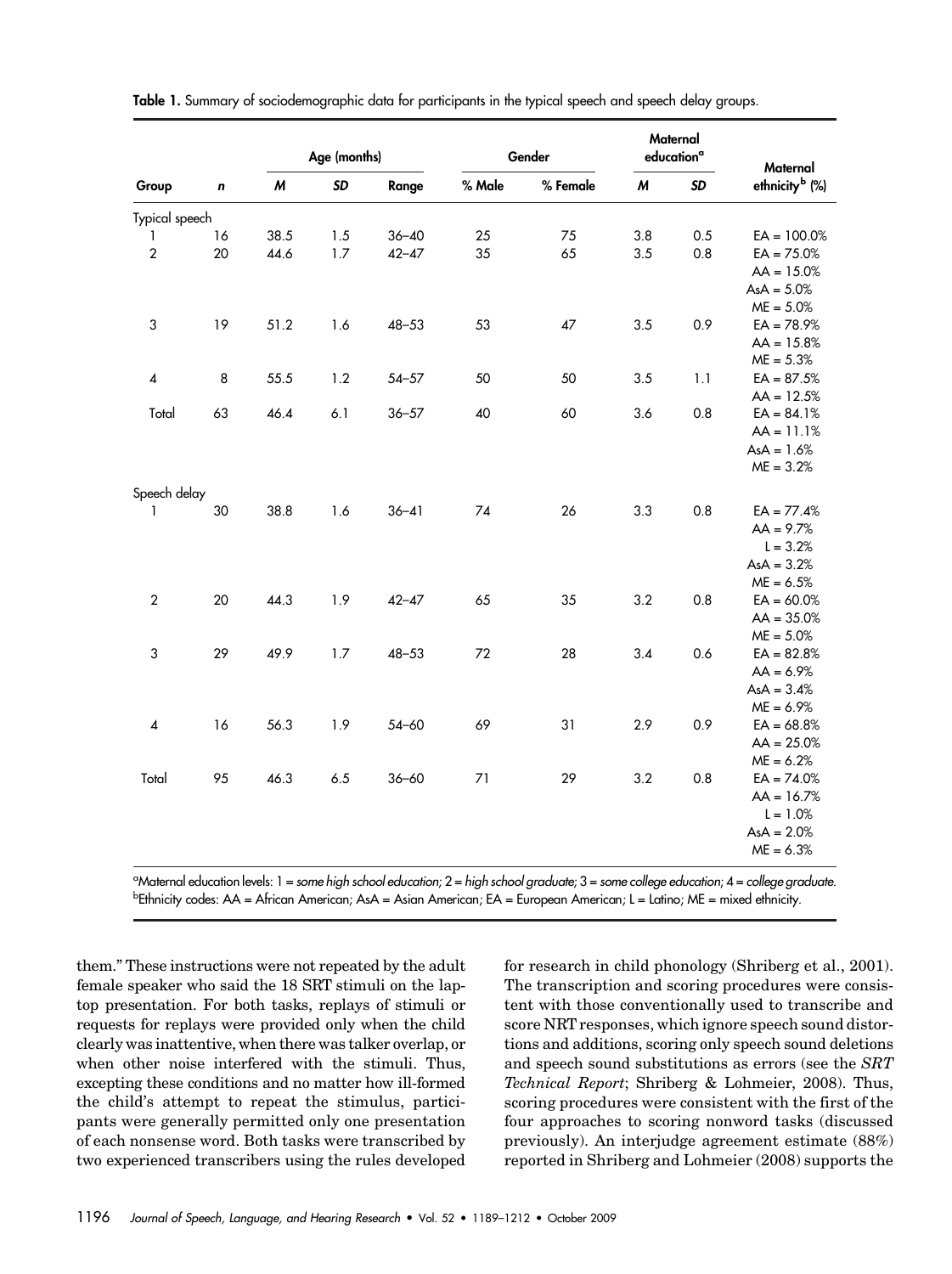Table 2. Expressive language and speech status of participants with typical speech and speech delay for four age groups.

|                |           |             |     |                        | <b>Expressive language</b><br>measures from a<br>conversational speech sample |                      | Speech measures from a conversational speech sample |            |      |             |            |           |             |           |      |           |  |
|----------------|-----------|-------------|-----|------------------------|-------------------------------------------------------------------------------|----------------------|-----------------------------------------------------|------------|------|-------------|------------|-----------|-------------|-----------|------|-----------|--|
|                | Variable  |             |     | Total MLU <sub>w</sub> |                                                                               | Lexical<br>diversity |                                                     | <b>PCC</b> |      | <b>PCCR</b> | <b>PVC</b> |           | <b>PVCR</b> |           | Ш    |           |  |
| Group          | Age (mos) | $\mathbf n$ | M   | <b>SD</b>              | M                                                                             | <b>SD</b>            | M                                                   | <b>SD</b>  | M    | <b>SD</b>   | M          | <b>SD</b> | M           | <b>SD</b> | M    | <b>SD</b> |  |
| Typical speech |           |             |     |                        |                                                                               |                      |                                                     |            |      |             |            |           |             |           |      |           |  |
|                | $36 - 41$ | 16          | 2.4 | 0.73                   | 61.5                                                                          | 15.6                 | 86.3                                                | 4.7        | 90.6 | 3.6         | 95.9       | 3.5       | 98.4        | 1.7       | 96.4 | 3.2       |  |
| 2              | $42 - 47$ | 20          | 3.0 | 0.93                   | 74.8                                                                          | 13.5                 | 89.3                                                | 5.3        | 92.8 | 3.8         | 96.6       | 3.1       | 97.7        | 2.5       | 97.1 | 3.2       |  |
| 3              | $48 - 53$ | 19          | 2.9 | 1.04                   | 71.7                                                                          | 18.9                 | 91.7                                                | 4.6        | 94.9 | 2.8         | 97.4       | 1.8       | 98.2        | 1.6       | 97.8 | 2.6       |  |
| 4              | $54 - 57$ | 8           | 3.4 | 1.09                   | 78.0                                                                          | 16.9                 | 94.1                                                | 3.7        | 95.3 | 2.8         | 98.1       | 1.9       | 98.5        | 2.0       | 99.7 | 0.5       |  |
| Total          | $36 - 57$ | 63          | 2.9 | 0.97                   | 70.9                                                                          | 16.9                 | 89.9                                                | 5.3        | 93.2 | 3.7         | 96.8       | 2.8       | 98.1        | 2.0       | 97.7 | 2.9       |  |
| Speech delay   |           |             |     |                        |                                                                               |                      |                                                     |            |      |             |            |           |             |           |      |           |  |
|                | $36 - 41$ | 30          | 1.9 | 0.55                   | 47.4                                                                          | 13.2                 | 68.1                                                | 9.3        | 72.7 | 10.6        | 90.2       | 6.5       | 92.2        | 5.7       | 78.7 | 14.5      |  |
| 2              | $42 - 47$ | 20          | 2.1 | 0.52                   | 51.3                                                                          | 12.2                 | 66.8                                                | 12.7       | 71.3 | 12.9        | 89.9       | 6.3       | 92.6        | 5.7       | 87.2 | 11.3      |  |
| 3              | $48 - 53$ | 29          | 2.4 | 0.69                   | 58.9                                                                          | 15.8                 | 69.4                                                | 8.6        | 75.0 | 8.8         | 92.3       | 3.4       | 94.0        | 3.0       | 91.3 | 6.6       |  |
| 4              | $54 - 60$ | 16          | 2.9 | 0.95                   | 70.9                                                                          | 14.9                 | 74.5                                                | 6.8        | 79.8 | 7.0         | 93.9       | 4.0       | 95.8        | 3.9       | 90.5 | 9.1       |  |
| Total          | $36 - 60$ | 95          | 2.3 | 0.74                   | 55.6                                                                          | 16.2                 | 69.3                                                | 9.8        | 74.3 | 10.3        | 91.4       | 5.4       | 93.4        | 4.8       | 86.3 | 12.1      |  |

Note. MLU<sub>w</sub> = mean length of utterance in words; PCC = Percent Consonants Correct; PCCR = Percent Consonants Correct–Revised; PVC = Percent Vowels Correct; PVCR = Percent Vowels Correct–Revised; II = Intelligibility Index.

reliability of the phonetic transcriptions used to score all nonword task responses.

Language. Screening of receptive language skills using the Clinical Evaluation of Language Fundamentals– Preschool (CELF-P; Wiig, Secord, & Semel, 1992) had been completed to ensure that for the focus of the physiology study, all participants scored within normal limits (at or above a standard score of 85) for receptive language. Expressive language skills were analyzed using the first 50 complete and intelligible utterances from a 15-min conversational speech sample (Systematic Analysis of Language Transcripts [SALT]; Miller & Chapman, 2004). The two SALT variables used to quantify expressive language production status were mean length of utterance in words  $(MLU_w)$  and lexical diversity  $(LD;$ Number of Different Words [NDW]; see Klee, Gavin, & Stokes, 2007; Klee, Stokes, Wong, Fletcher, & Gavin, 2004).

As shown in Table 2, children in the four SD age groups had lower average scores on each  $MLU_w$  and  $LD$ comparison than participants in the TS groups and were significantly lower at the "Total" group level (i.e., across all four age groups),  $MLU_w$ ,  $t = 4.05$ ,  $p = .001$ ;  $LD$ ,  $t = 5.68$ ,  $p = .001$ . It is useful to note here that average MLU<sub>w</sub> scores for the TS speakers were notably lower than those included as SALT reference data (Miller & Chapman, 2004). Differences in elicitation procedures and SALT coding procedures were ruled out as possible sources for these findings, as methods were similar. Rather, likely interdependent sources for the lowered MLU in word values in the present data are the relatively small sample size of children in the Madison, Wisconsin, area database (Miller & Chapman, 2004) compared with the present sample size and sociodemographic considerations. The average  $MLU_w$  scores from the TS speakers in Table 2 are consistent with values from a considerably  $larger (N > 700)$  demographically representative sample of children from the Pittsburgh, Pennsylvania, area (Dollaghan, 2004; Paradise et al., 2001, 2003). Although these comparison data reported MLU in morphemes rather than words,  $MLU_w$  data for this sample were available to the fourth author (CD). The average  $MLU<sub>w</sub>$  scores and standard deviations from this large sample at age 36 months  $(N = 748)$  and at age 48 months  $(N = 731)$  were 2.61 (0.62) and 3.15 (0.66), respectively; the average  $MLU_w$  scores from the present TS speakers are consistent with these values.

#### Summary of Psychometric Findings

The SRT Technical Report (Shriberg & Lohmeier, 2008; Tables 1 and 2) includes descriptive and inferential statistics for the distributions of total NRT and SRT scores and scores at each level of syllabic difficulty. Table 3 is a summary of these comparative analyses and other psychometric findings. As detailed in the SRT Technical Report and summarily concluded in Table 3, the distributional statistics, internal reliability, and concurrent validity findings for the SRT are interpreted as providing psychometric support for its use in parametric statistical designs. Overall, findings support use of the SRT as a nonword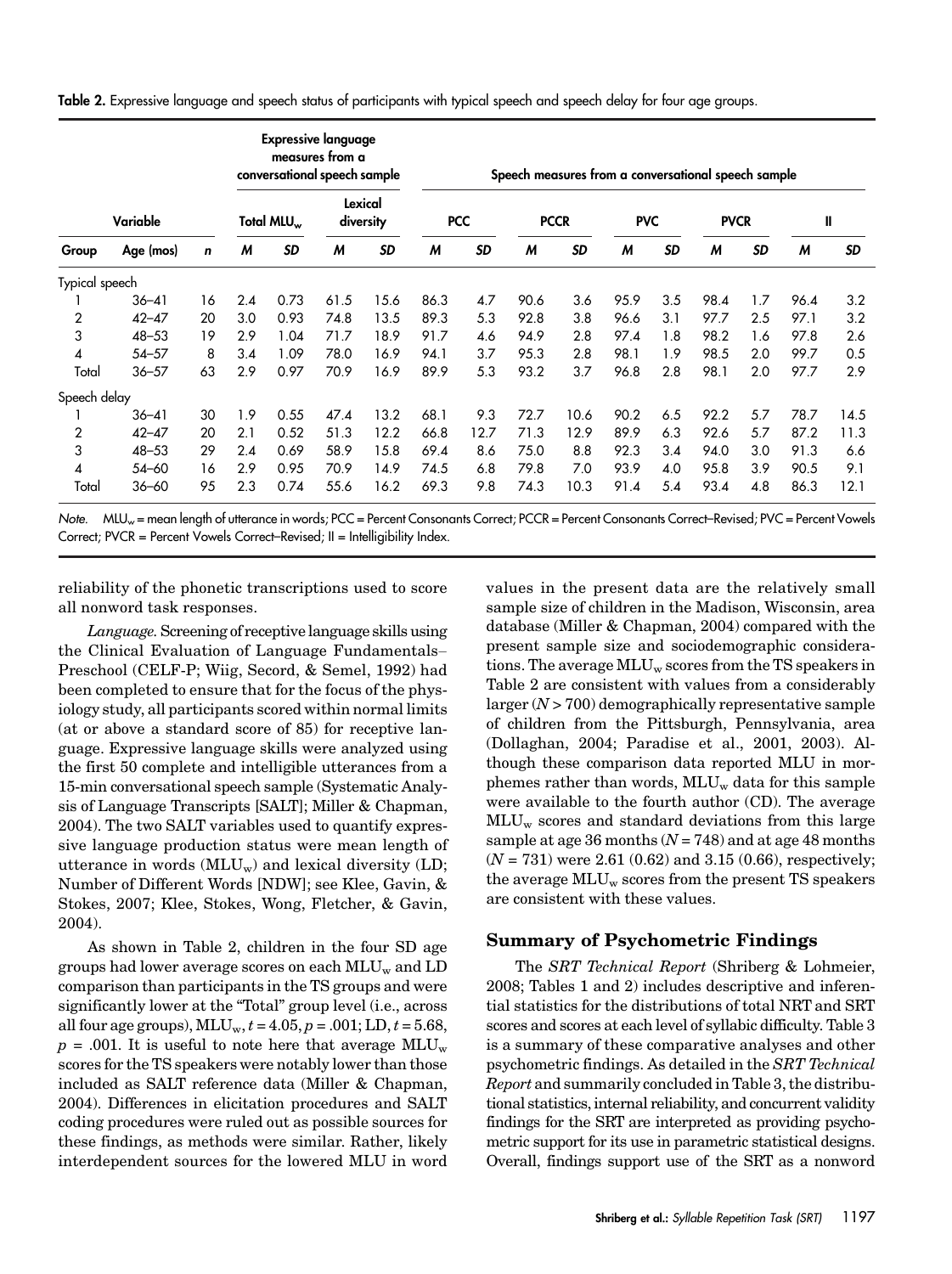| Table 3. Summary of psychometric findings for the Syllable Repetition Task (SRT). <sup>a</sup> |  |  |  |  |  |  |  |
|------------------------------------------------------------------------------------------------|--|--|--|--|--|--|--|
|------------------------------------------------------------------------------------------------|--|--|--|--|--|--|--|

| Variable                     | Analyses                                                                                                                                                                                                                                                                             | <b>Findings</b>                                                                                                                                                                                                                                                                                                                                                                                                                     | Conclusion                                                                                                                                                                                                                                                                                                                       |
|------------------------------|--------------------------------------------------------------------------------------------------------------------------------------------------------------------------------------------------------------------------------------------------------------------------------------|-------------------------------------------------------------------------------------------------------------------------------------------------------------------------------------------------------------------------------------------------------------------------------------------------------------------------------------------------------------------------------------------------------------------------------------|----------------------------------------------------------------------------------------------------------------------------------------------------------------------------------------------------------------------------------------------------------------------------------------------------------------------------------|
| Distributional<br>statistics | SRT and NRT descriptive statistics (means,<br>medians, ranges, standard deviations,<br>skew, and kurtosis) for speakers with<br>TS and SD within each age group;<br>distributional tests for non-normality.                                                                          | Statistical tests supported the normality of<br><b>SRT</b> score distributions<br>For each Speaker Type x Age Group,<br>there was:<br>-close agreement between mean and<br>median SRT scores<br>-orderly associations between SRT means<br>and standard deviations<br>-acceptable SRT skew and kurtosis values<br>-orderly SRT means differences,<br>comparable to NRT means across age<br>groups and by increasing syllable length | Distributional statistics for SRT scores meet<br>customary psychometric requirements for<br>parametric descriptive and inferential<br>statistical analyses and were comparable<br>across ages in relative but not absolute<br>magnitudes (i.e., percentage of phonemes<br>correctly repeated) to scores obtained for<br>the NRT. |
| Internal<br>reliability      | Pearson correlation coefficients computed<br>separately for the SRT and NRT tasks<br>to assess the association of scores at<br>each level of difficulty (i.e., 1-syllable<br>[NRT only], 2-syllable, 3-syllable,<br>4-syllable) with total scores (i.e.,<br>part-whole reliability). | Part-whole coefficients for the SRT were<br>moderate to high (0.49 to 0.92) and<br>comparable to those obtained for the<br>NRT (0.37 to 0.91).                                                                                                                                                                                                                                                                                      | The moderate to high positive part-whole<br>coefficients for SRT scores meet customary<br>psychometric requirements for adequate<br>internal reliability.                                                                                                                                                                        |
| Concurrent<br>validity       | Pearson correlation coefficients computed<br>between participants' total SRT and<br>NRT scores and their scores at each<br>level of difficulty.                                                                                                                                      | Total score SRT-NRT coefficients were 0.73<br>for the speakers with TS and 0.65 for the<br>speakers with SD. Coefficients for scores<br>at each syllable length ranged from 0.28<br>to 0.73, with most ranging from 0.40 to 0.60.                                                                                                                                                                                                   | The SRT-NRT coefficients provide concurrent<br>validity support for the SRT (see the<br>SRT Technical Report for discussion of<br>attenuation due to the speech confound).                                                                                                                                                       |

Note. See the SRT Technical Report (Shriberg & Lohmeier, 2008) cited in the text for complete details. NRT = Nonword Repetition Task; TS = typical speech; SD = speech delay.

a Tabular data and additional analyses of these and other psychometric variables are reported in Shriberg and Lohmeier (2008).

repetition task with speakers as young as 3 years of age who have either typical or delayed speech sound acquisition.

# Question 1: Does the SRT Eliminate the Speech Confound When Assessing Speakers With Misarticulations?

#### Goal and Method

The goal of the first construct validity study of the SRT, a proof-of-concept study, was to assess the validity of the claim that there is a significant speech confound in nonword repetition testing with young children and children with speech delay. We addressed this question by asking whether children with typical speech or speech delay had in their phonetic inventories the five phonemes used in the SRT and the 20 phonemes used in the NRT. Due to the extensive data reduction needs, a subsample of 99 (62.7%) of the 158 participant records was examined.

These 99 records were from the first 100 participants (data on 1 participant was later lost to analysis due to a classification error) on whom data analyses were completed in the original physiology study. Statistical analyses of the eligible comparisons yielded no significant betweengroup (i.e., subsample compared with remaining participants) mean differences in scores on the two language and five speech metrics described in the Assessment section.

To provide the most liberal test of the hypothesis (i.e., to minimize the likelihood of a Type I error), a speech sound was considered to be "in" a child's phonetic inventory if it was transcribed as correct at least one time in any one of several speech tasks in the assessment protocol. Thus, to quantify the magnitude of the potential speech confound, we first tallied the number of children in the subsample who articulated each of the sounds included in the SRT and NRT correctly at least once in their GFTA-2 responses. If not correct or targeted in the GFTA-2, we then inspected each participant's conversational speech sample using the same criteria. If not correct or targeted in conversation, we then inspected transcriptions of each of the several supplementary speech tasks included in the protocol for the physiology study.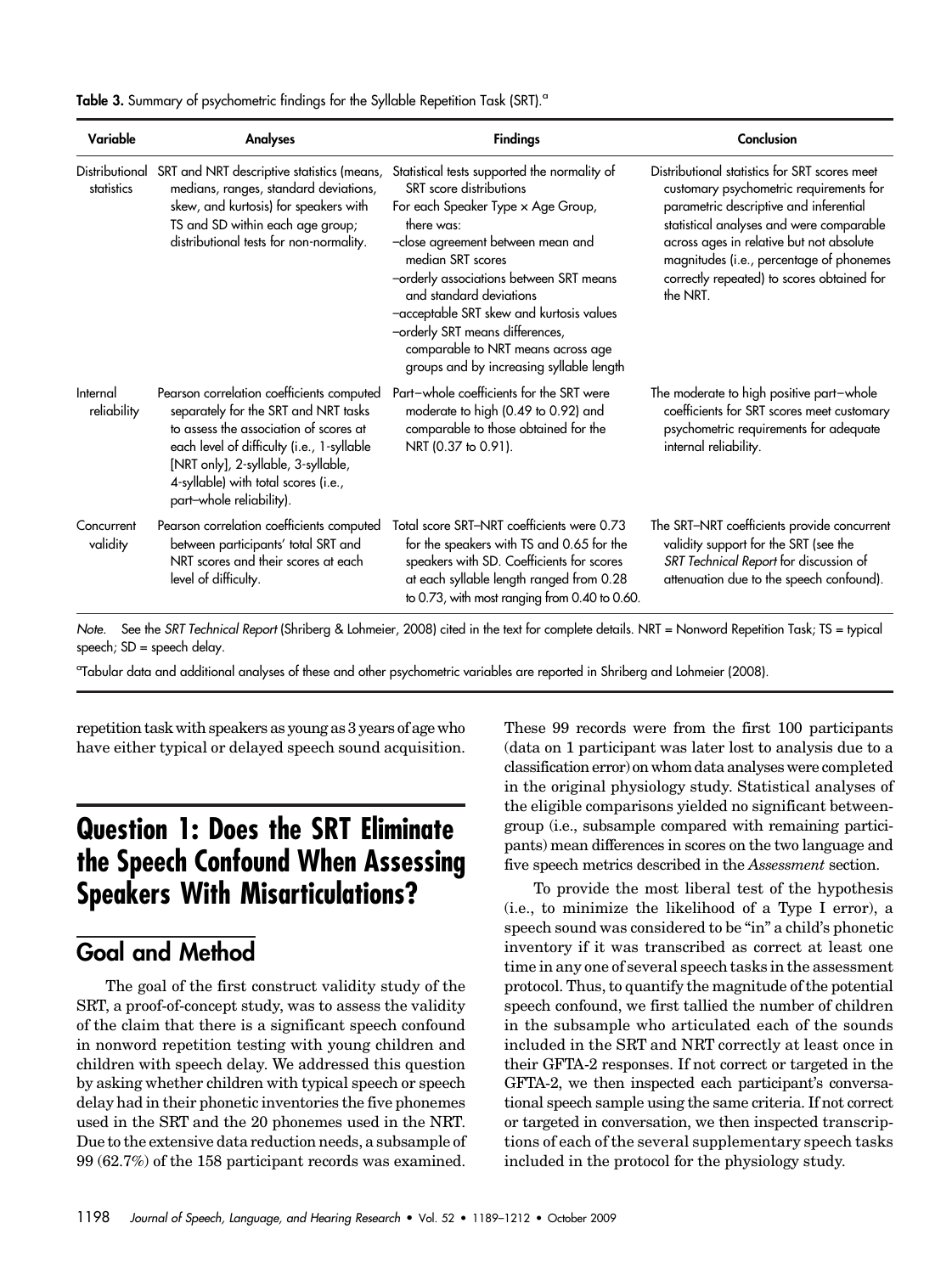### **Results**

SRT. Analyses of the 99 subsample participants indicated that /a/ and each of the four consonants used in the SRTstimuli were observed to be articulated correctly in the conversational samples of each participant and hence were considered to be in the phonetic inventories of all of the 99 participants.

NRT. Table 4 is a summary of the phonetic inventory findings for the NRT. The left-most column lists those phonemes that were not in the phonetic inventory of at least 1 participant. The next group of columns provides information for the frequency of occurrence of each target phoneme in the stimuli within each syllable level in the NRT. The right-most columns include the percentage of participants who did not have the phoneme attested as correct at least once in any of the several speech sources examined.

Beginning with the diphthong  $\sqrt{3}$ ]/, which occurs at each syllable level in the NRT for a total of 8 occurrences (see Appendix), 6%–46% of participants in 5 of the 8

subgroups did not have this sound attested as in their phonetic inventories. The posterior stop /k/, which occurs once in a two-syllable NRT item, was not in the phonetic inventories of 6% and 8% of children in two subgroups. The labiodental fricatives /f/ and /v/, which occur in two to all four NRT syllable levels in a total of 13 of the 16 NRT stimuli, were not attested as in the inventories of 11% and 31% of children in two subgroups. Finally, the affricates  $/$ f $/$  and  $/$  $\dot{\sigma}$  $/$ , which occur in one to three syllable levels in 10 of the 16 NRT stimuli, were not attested as in the phonetic inventories of 6% to 38% of children in 5 of the 8 subgroups.

## **Conclusion**

The phonetic inventory findings for children with SD in Table 4 are interpreted as support for a speech confound in nonword repetition scores used to date in genetic analyses and in other research contexts. Across the four SD age groups, six of the phonemes occurring in the NRT stimuli could not be attested (using the

Table 4. Phonemes occurring in the NRT stimuli that were not in all participants' phonetic inventories.

|              |              | Number of occurrence(s) in the 16 NRT stimuli <sup>a</sup> |        |                         |              |                  | Participants with<br>phoneme not in<br>their inventory |                |      |  |
|--------------|--------------|------------------------------------------------------------|--------|-------------------------|--------------|------------------|--------------------------------------------------------|----------------|------|--|
| Phoneme      | 1-syll       | $2$ -syll                                                  | 3-syll | 4-syll                  | Total        | Speaker<br>group | Age<br>group                                           | $\pmb{n}$      | $\%$ |  |
| $\sqrt{51}/$ | 1            | 1                                                          | 3      | 3                       | 8            | SD               | 1                                                      | 13             | 46   |  |
|              |              |                                                            |        |                         |              | SD               | $\overline{2}$                                         | 13             | 23   |  |
|              |              |                                                            |        |                         |              | SD               | 4                                                      | $\overline{7}$ | 14   |  |
|              |              |                                                            |        |                         |              | <b>TS</b>        | 4                                                      | 8              | 12   |  |
|              |              |                                                            |        |                         |              | SD               | 3                                                      | 18             | 6    |  |
| /k/          |              | $\mathbf{1}$                                               |        |                         | $\mathbf{1}$ | SD               | 1                                                      | 13             | 8    |  |
|              |              |                                                            |        |                         |              | $\mathsf{SD}$    | $\mathbf{3}$                                           | 18             | 6    |  |
| /f/          | $\mathbf{1}$ | 1                                                          |        |                         | $\mathbf{2}$ | SD               | 1                                                      | 13             | 15   |  |
|              |              |                                                            |        |                         |              | SD               | $\pmb{4}$                                              | $\overline{7}$ | 14   |  |
|              |              |                                                            |        |                         |              | SD               | 3                                                      | 18             | 11   |  |
| $/\sqrt{ }$  | $\mathbf{1}$ | $\sqrt{3}$                                                 | 3      | $\overline{\mathbf{4}}$ | 11           | SD               | 1                                                      | 13             | 31   |  |
|              |              |                                                            |        |                         |              | SD               | 3                                                      | 18             | 11   |  |
| /tʃ/         |              | $\overline{c}$                                             | 3      | 4                       | 9            | SD               | 3                                                      | 18             | 33   |  |
|              |              |                                                            |        |                         |              | SD               | 1                                                      | 13             | 15   |  |
|              |              |                                                            |        |                         |              | SD               | 4                                                      | $\overline{7}$ | 14   |  |
|              |              |                                                            |        |                         |              | SD               | $\overline{2}$                                         | 13             | 8    |  |
| $/\text{d}$  | 1            |                                                            |        |                         | $\mathbf{1}$ | SD               | 1                                                      | 13             | 38   |  |
|              |              |                                                            |        |                         |              | SD               | $\sqrt{2}$                                             | 13             | 23   |  |
|              |              |                                                            |        |                         |              | SD               | $\pmb{4}$                                              | $\overline{7}$ | 14   |  |
|              |              |                                                            |        |                         |              | <b>TS</b>        | $\sqrt{2}$                                             | 17             | 12   |  |
|              |              |                                                            |        |                         |              | SD               | 3                                                      | 18             | 6    |  |

Note.  $s$ yll = syllable.

a See Appendix for list of NRT stimuli.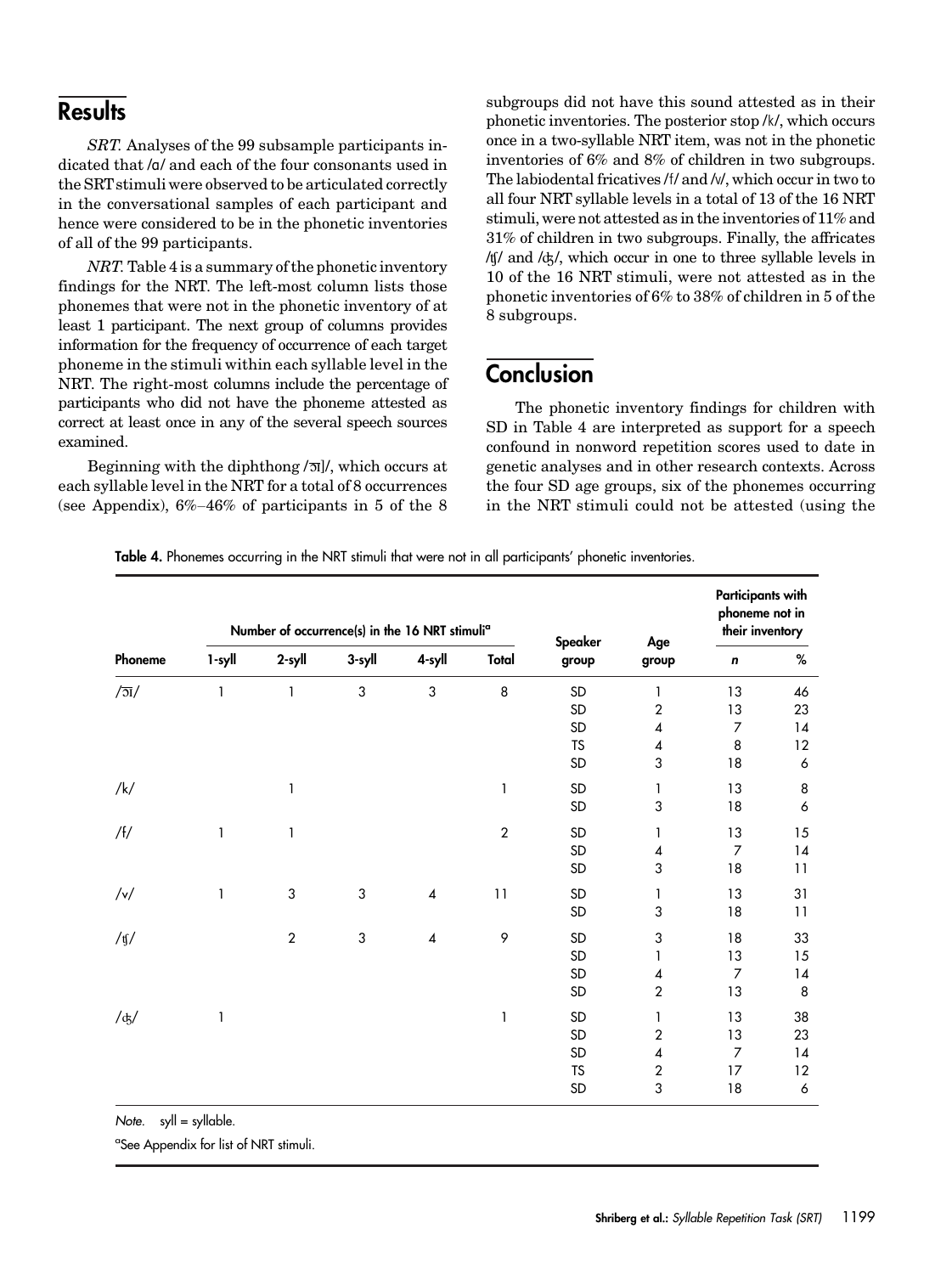minimum requirement of correct at least once) as "in" the phonetic inventory of all participants, including children in the oldest of the four subgroups. Thus, as shown in the last column of Table 4, from 6% to 46% of the participants' incorrect repetitions (i.e., deletions of or substitutions for), these sounds in nonwords were likely due to misarticulations rather than inability to accurately repeat these sounds as presented in nonwords. Much as typical speakers would not be expected to repeat correctly speech sounds that are not phonemic in their native language, such errors cannot be attributed to one or more pre-execution speech processing constraints. A generalization from these findings is that such scoring and interpretive confounds are proportionally more frequent and consequential in nonword repetition tasks that include additional consonants that children often misarticulate in singleton and/or cluster contexts. Moreover, this confound might be expected to be more pronounced in speakers with SD who have significant and difficultto-transcribe errors on vowels and diphthongs, such as is commonly reported for speakers with cognitive disability, hearing loss, and motor speech disorders.

# Question 2: Does the SRT Identify Children With ELI?

#### Goal and Method

The second validity study of the SRT addressed the increasing use of nonword repetition tasks for clinical purposes, as reviewed previously, to identify speakers who have, or who are at risk for, language impairment. Two methodological limitations in the present estimate of the SRT's accuracy in identifying ELI are important to underscore. First, due to the exclusion of participants with receptive language impairment in the physiology study from which the present data were obtained, this estimate of the sensitivity of the SRT to identify language disorder is limited to disorder in language expression. Second, the only two domains in the corpus used to classify expressive language disorder were  $MLU_w$  and lexical diversity (i.e., NDW) as quantified using SALT analyses procedures. As described previously, we classified children as having ELI when their  $MLU_w$  and/or NDW values were more than 1 standard deviation below the mean from their TS age group counterparts.

#### **Results**

The upper section of Table 5 is a summary of descriptive and inferential statistical findings assessing each nonword task's ability to discriminate children with typical language (TL) from those with ELI as defined for this study. Between-group differences were tested for statistical significance and characterized in magnitude using three sets of statistics: effect size (Cohen's  $d$ ) for group mean differences, positive and negative likelihood ratios, and diagnostic accuracy percentage (i.e., the percentage of participants classified correctly, including Fisher exact tests of significance). For each of the 10 between-group mean comparisons in the upper section of Table 5, participants with ELI scored lower than those with TL on both nonword repetition tasks. Except for the comparison between SRT scores for participants in the oldest age group, for which there were only 6 participants with ELI, all statistical tests for these differences were significant and effect sizes were primarily large, with across-agegroup totals of 0.88 for the NRT and 0.70 for the SRT. Recall previously, however, that the average effect size was 1.30 for this comparison in the 23 studies included in the Graf Estes et al. (2007) meta-analysis.

Positive and negative likelihood ratios and diagnostic accuracy percentages for each nonword repetition task were computed by a software utility that obtained these statistics using logistic regression. For each task, the utility determined the point in the distribution of scores at which the difference between two fractions yielded the smallest absolute value: Fraction Present Below the Score = False Negatives/(True Positives + False Negatives) and Fraction Absent Above the Score = False Positives/ (False Positives + True Negatives). The resulting positive likelihood ratios for the SRT and NRT ranged from 1.0 (indicating a lack of diagnostic value for identifying children with ELI) to 4.64, a value that is considered moderately positive, with intermediate diagnostic impact (Sackett et al., 1991; Straus, Richardson, Glasziou, & Haynes, 2005). Similarly, the negative likelihood ratios for the two tasks ranged from 1.0 (indicating a lack of diagnostic value for identifying children with typical speech) to 0.25, a moderately negative value that is also classified as having intermediate impact. It should be noted that confidence intervals (CIs) for all positive and negative likelihood ratios of the SRT and NRT overlapped at every age level, suggesting that the two tasks were of comparable diagnostic value with respect to ELI. Notably, the two nonword tasks had essentially similar diagnostic accuracy. Over all age groups, as indicated in the right-most two columns of the upper section in Table 5, each of the two tasks was approximately 68% accurate in discriminating participants with ELI.

The other two sections in Table 5 provide additional descriptive and inferential statistics, with participants aggregated by typical speech versus speech delay (middle section) and typical language–typical speech versus typical language–speech delay (lower section). These analyses assess whether the nonword tasks discriminated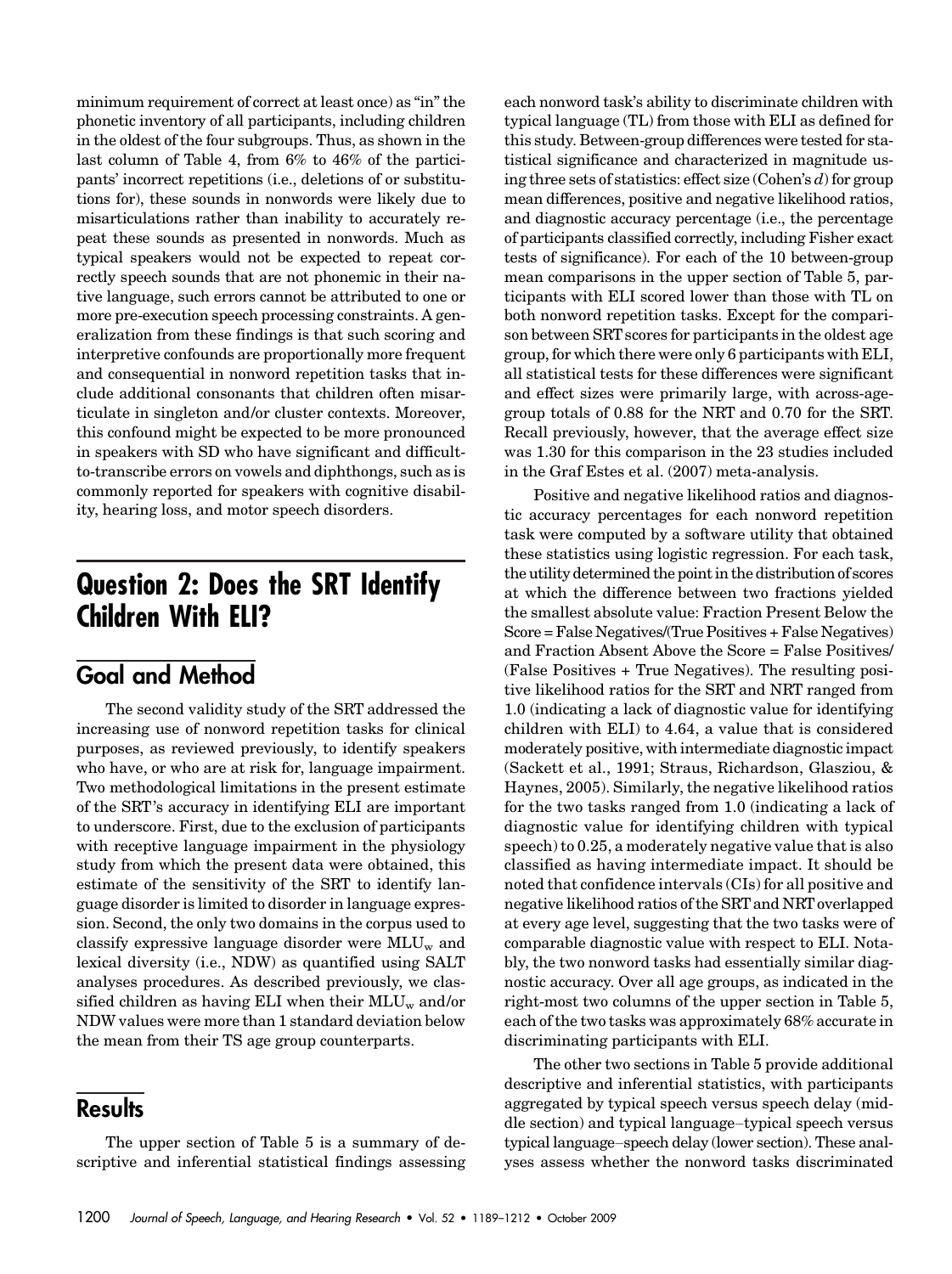|                |              |     | TL      |           |    | ELI  |           |           | Effect size <sup>a</sup> |      | Likelihood ratios |      |                               |       | <b>Diagnostic</b><br>accuracy |
|----------------|--------------|-----|---------|-----------|----|------|-----------|-----------|--------------------------|------|-------------------|------|-------------------------------|-------|-------------------------------|
| <b>Measure</b> | Age          | n   | M       | <b>SD</b> | n  | M    | <b>SD</b> | ES        | <b>CI</b>                | Pos. | <b>CI</b>         | Neg. | <b>CI</b>                     | %     | <b>CI</b>                     |
| <b>NRT</b>     |              |     |         |           |    |      |           |           |                          |      |                   |      |                               |       |                               |
| Grp 1          | $3:0-3:5$    | 34  | 50.9    | 17.1      | 13 | 32.7 |           | 15.4 1.08 | 0.40/1.75                |      | 2.14 1.17/3.92    | .455 | .196/1.06 68.1†               |       | 52.7/80.5                     |
| Grp 2          | $3,6 - 3,11$ | 18  | 68.9    | 12.4      | 22 | 50.1 |           | 17.5 1.20 | 0.52/1.87                | 4.64 | 1.61/13.3         | .273 | $.123/.602$ 80.0 <sup>+</sup> |       | 63.9/90.4                     |
| Grp 3          | $4,0 - 4,5$  | 35  | 66.1    | 15.4      | 13 | 53.6 |           | 10.2 0.87 | 0.21/1.53                | 2.20 | 1.20/4.05         | .449 | $.194/1.04$ 68.8 <sup>+</sup> |       | 53.6/80.9                     |
| Grp 4          | $4;6+$       | 18  | 72.5    | 11.6      | 6  | 57.3 | 21.7      | - 1.01    | 0.04/1.98                | 2.00 | .843/4.75         | .500 | .153/1.64 66.7                |       | 44.7/83.6                     |
|                | All          | 105 | 62.8    | 17.0      | 54 | 47.5 |           | 17.9 0.88 | 0.54/1.22                |      | 2.12 1.52/2.94    | .466 | .311/.696 67.9†               |       | 60.0/75.0                     |
| <b>SRT</b>     |              |     |         |           |    |      |           |           |                          |      |                   |      |                               |       |                               |
| Grp 1          | $3,0-3,5$    |     | 34 65.9 | 17.1      | 13 | 44.0 |           | 18.3 1.23 | 0.53/1.94                |      | 2.32 1.29/4.16    | .370 | .135/1.01                     | 69.6† | 54.1/81.8                     |
| Grp 2          | $3:6 - 3:11$ | 18. | 76.4    | 13.1      | 22 | 62.6 |           | 20.4 0.78 | 0.13/1.43                |      | 2.74 1.25/6.00    | .330 | .147/.739                     | 74.4† | 57.6/86.4                     |
| Grp 3          | $4,0 - 4,5$  | 35  | 74.6    | 15.5      | 13 | 59.7 | 15.5      | 0.95      | 0.28/1.61                | 2.45 | 1.38/4.34         | .337 | .122/.932                     | 70.8+ | 55.7/82.6                     |
| Grp 4          | $4:6+$       | 18  | 79.3    | 13.7      | 6  | 74.0 | 19.7      | 0.34      | $-0.59/1.27$             | 1.00 | $.397/2.52$ 1.00  |      | .403/2.48                     | 50.0  | 29.6/70.4                     |
|                | All          | 105 | 72.9    | 16.0      | 54 | 58.9 |           | 20.4 0.79 | 0.45/1.14                | 2.08 | 1.51/2.85         | .439 | .284/.679                     | 67.5† | 59.5/74.6                     |
|                |              |     |         |           |    |      |           |           |                          |      |                   |      |                               |       | Dissensite                    |

Table 5. Group t test and effect size data assessing the NRT and SRT tasks' ability to discriminate (a) speakers with typical language (TL) from speakers with expressive language impairment (ELI), (b) speakers with typical speech (TS) from speakers with speech delay (SD), and (c) speakers with TL-TS from speakers with TL-SD.

|                |              | ΤS  |              |         | <b>SD</b>   |       |           |                        | Effect size <sup>a</sup> | Likelihood ratios |                     |      |                               |       | piagnosiic<br>accuracy |  |  |
|----------------|--------------|-----|--------------|---------|-------------|-------|-----------|------------------------|--------------------------|-------------------|---------------------|------|-------------------------------|-------|------------------------|--|--|
| <b>Measure</b> | Age          | n   | M            | SD      | $\mathbf n$ | M     | <b>SD</b> | ES                     | <b>CI</b>                | Pos.              | <b>CI</b>           | Neg. | <b>CI</b>                     | %     | <b>CI</b>              |  |  |
| <b>NRT</b>     |              |     |              |         |             |       |           |                        |                          |                   |                     |      |                               |       |                        |  |  |
| Grp 1          | $3:0-3:5$    |     | 16 59.7 14.5 |         | -30         | -39.4 |           | 16.0 1.29              | 0.63/1.95                | 2.93              | 1.22/7.04           | .356 | .189/.670 73.9†               |       | 58.6/85.2              |  |  |
| Grp 2          | $3;6 - 3;11$ | 20  | 66.4         | 14.7 20 |             | 50.5  |           | 18.2 0.95              | 0.30/1.60                | 4.00              | 1.62/9.87           | .250 | $.102/.616$ 80.0 <sup>+</sup> |       | 63.9/90.4              |  |  |
| Grp 3          | $4;0 - 4;5$  | 19. | 74.9         | 12.2    | -29         | 54.8  | 11.2      | 1.71                   | 1.04/2.38                | 3.60              | 1.47/8.82           | .306 | .156/.599                     | 77.1+ | 62.3/87.5              |  |  |
| Grp 4          | $4:6+$       | 8   | 80.1         | 6.9     | 16          | 63.0  |           | 15.9 1.20              | 0.29/2.12                | 3.00              | .874/10.3           | .333 | $.131/.845$ 75.0 <sup>+</sup> |       | 52.9/89.4              |  |  |
|                | All          | 63  | 69.0         | 14.7 95 |             |       |           | 50.4 17.2 1.14         | 0.80/1.48                |                   | 2.65 1.73/4.06      | .389 | .280/.542 72.2                |       | 64.4/78.8              |  |  |
| <b>SRT</b>     |              |     |              |         |             |       |           |                        |                          |                   |                     |      |                               |       |                        |  |  |
| Grp 1          | $3:0 - 3:5$  |     | 16 70.6      | 16.1    | 30          | 56.0  | 18.1      |                        | $0.83$ $0.19/1.46$ 2.21  |                   | 1.03/4.75 .451      |      | .248/.821                     | 68.9+ | 53.2/81.4              |  |  |
| Grp 2          | $3:6 - 3:11$ | 20  | 74.3         | 16.1    | 20          | 63.4  |           | 19.8 0.60              | $-0.05/1.24$ 2.28        |                   | 1.09/4.76 .451      |      | .223/.912                     | 69.2+ | 52.3/82.5              |  |  |
| Grp 3          | $4,0 - 4,5$  | 19. | 77.8         | 13.9    | -29         | 65.9  |           | 16.9 0.74              | 0.14/1.34                | 2.18              | 1.08/4.42           | .454 | .251/.818                     | 68.8† | 53.6/80.9              |  |  |
| Grp 4          | $4:6+$       | 8   | 89.0         | 8.4     | 16          | 72.5  | 14.8      | 1.21                   | 0.30/2.13                | 3.00              | .874/10.3           | .333 | .131/.845                     | 75.0+ | 52.9/89.4              |  |  |
|                | All          | 63  | 76.3         |         |             |       |           | 15.4 95 63.4 18.2 0.75 | 0.42/1.08                |                   | 2.55 1.66/3.92 .427 |      | .312/.584 70.5+               |       | 62.6/77.4              |  |  |

|                         |     | TL-TS |   |    | TL-SD        |   |     |    | Effect size <sup>a</sup>                                                                                   | Likelihood ratios |           |      |           |   | <b>Diagnostic</b><br>accuracy |
|-------------------------|-----|-------|---|----|--------------|---|-----|----|------------------------------------------------------------------------------------------------------------|-------------------|-----------|------|-----------|---|-------------------------------|
| <b>Measure</b>          | Age | n     | M | SD | $\mathbf{r}$ | M | SD. | ES | <b>CI</b>                                                                                                  | Pos.              | <b>CI</b> | Neg. | <b>CI</b> | % | <b>CI</b>                     |
| <b>NRT</b>              |     |       |   |    |              |   |     |    |                                                                                                            |                   |           |      |           |   |                               |
| Grps 1 & 2 $3:0-3:11$   |     |       |   |    |              |   |     |    | 29 65.1 13.8 23 47.2 17.3 1.14 0.55/1.73 2.68 1.42/5.07 360 176/.735 73.1 58.7/84.0                        |                   |           |      |           |   |                               |
|                         |     |       |   |    |              |   |     |    | Grps 3 & 4 4;0-4;6+ 23 77.5 11.2 30 61.3 12.7 1.33 0.73/1.93 2.81 1.37/5.78 .361 .193/.673 73.6+ 59.4/84.3 |                   |           |      |           |   |                               |
|                         | All |       |   |    |              |   |     |    | 52 70.6 14.1 53 55.2 16.3 1.01 0.60/1.41 2.27 1.45/3.54 436 .285/.668 69.5+ 59.7/77.9                      |                   |           |      |           |   |                               |
| <b>SRT</b>              |     |       |   |    |              |   |     |    |                                                                                                            |                   |           |      |           |   |                               |
| Grps $1 & 2 & 3:0-3:11$ |     |       |   |    |              |   |     |    | 29 74.2 15.6 23 63.6 15.9 0.66 0.10/1.22 2.10 1.13/3.90 504 280/.910 67.3 52.8/79.3                        |                   |           |      |           |   |                               |
|                         |     |       |   |    |              |   |     |    | Grps 3 & 4 4;0-4;6+ 23 81.0 13.8 30 72.5 14.9 0.58 0.03/1.13 1.62 .908/2.88 .602 .356/1.02 62.3            |                   |           |      |           |   | 47.9/74.9                     |
|                         | All |       |   |    |              |   |     |    | 52 77.2 15.1 53 68.7 15.9 0.55 0.16/0.94 1.59 1.08/2.34 601 409/884 61.9 51.9/71.1                         |                   |           |      |           |   |                               |

Note. ES = effect size; CI = confidence interval; Pos. = positive; Neg. = negative.

<sup>a</sup>Significant effect sizes are bolded.

 $\dagger$ Fisher exact test < .05.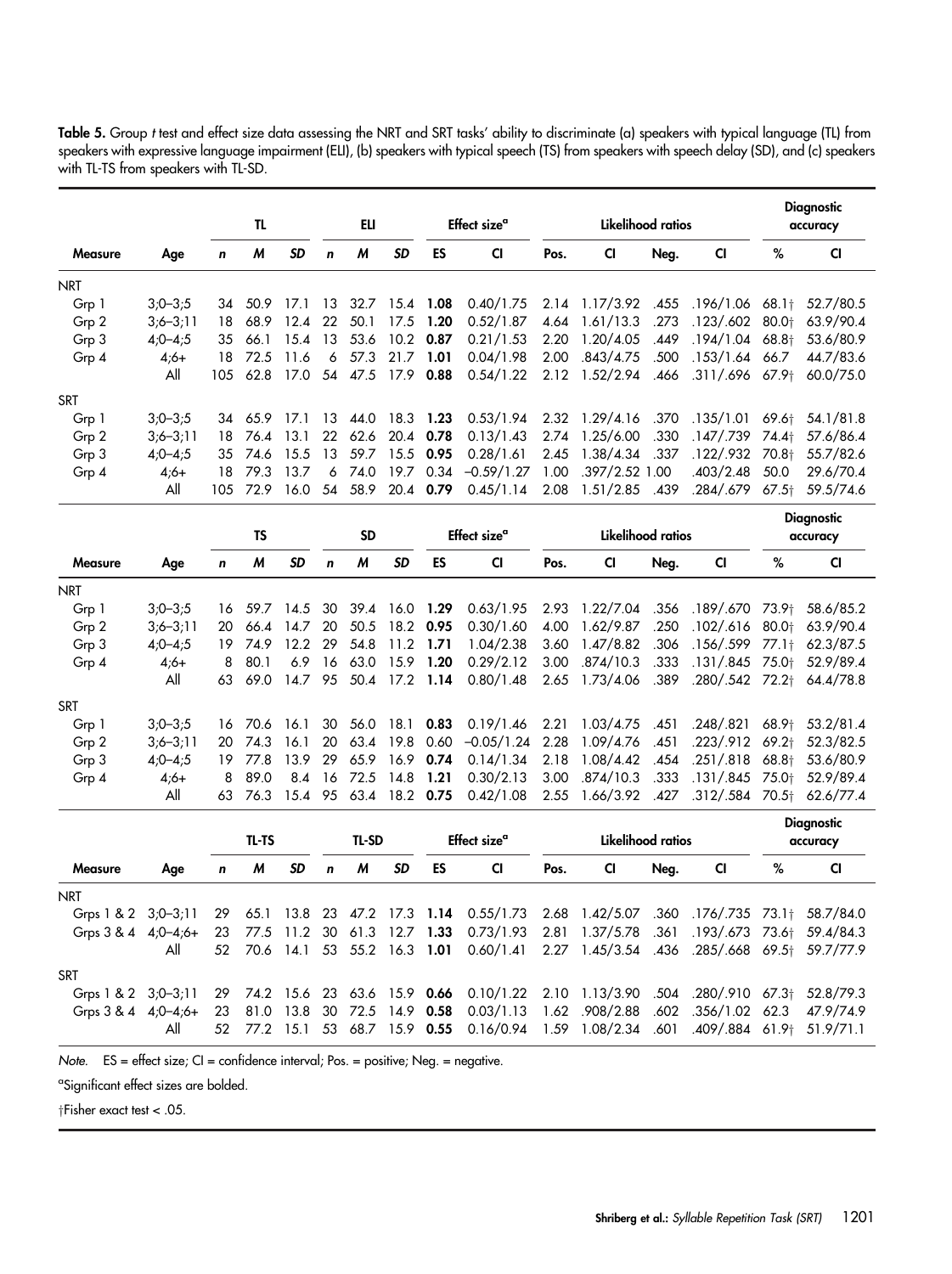participants with speech delay, with or without ELI. Findings were generally comparable for the two nonword repetition tasks. On each of the between-group comparisons, participants with speech delay, with and without language impairment, had significantly lower nonword repetition scores than participants with typical speech.

#### **Conclusion**

In the present study, the obtained diagnostic accuracy value for the SRT of 68% was comparable to the accuracy value obtained for the NRT. We view this interim finding as a minimal estimate of the expected increased sensitivity/specificity of the SRT to identify language impairment because this task is not confounded by the speech production errors that lower NRT scores, yielding potentially false positive classification for language impairment in speakers with misarticulations (see findings for Question 1). As noted previously, the lack of participants with receptive language impairment in the present study and the lack of information on additional variables to classify participants' expressive language status likely attenuated both the between-group differences in scores on the two nonword repetition tasks and the effect sizes and diagnostic accuracy findings associated with those differences. The validity of this constraint on the language classifications in the present article is supported by average between-group difference in NRT scores for participants with typical and impaired language in the present study compared with the NRT findings reported in Ellis Weismer et al. (2000). As reviewed previously, average NRT scores for children with language impairment as defined in that study were nearly 3 standard deviations below those obtained for children with typical language. In the present study, as just reviewed, the difference in magnitude over all four age groups was less than 1 standard deviation for both the SRT and the NRT (0.88 and 0.79, respectively).

# Question 3: Does the SRT Provide Information on Speech Processing Constraints That May Underlie Poor Nonword Repetition Task Performance?

### Goal and Method

The goal of the third study was to assess the informativeness of the SRT in providing data and insights on alternative speech processing constraints underlying poor nonword repetition performance. Analyses of all participant data indicated that 88.4% of the consonant repetition errors were speech sound substitutions, 4.8% were speech sound deletions, and the remaining 6.8% were nonattempts. These findings were viewed as support for the potential utility of item analyses of the substitution errors (Marton & Schwartz, 2003) within each of the putative speech processing domains. It is efficient to present findings for speech processing in the reverse order in which they are typically schematized, beginning with findings for prearticulatory planning/programming processes.

#### Question 3a: Do Findings From an Item Analysis of the SRT Error Data Support a Planning-Programming Constraint in Nonword Repetition?

Goal and method. One potential source of the lowered SRT scores obtained for some of the present participants might occur at the processing phase immediately preceding overt speech—the pre-execution level of planning gestures and programming movements (van Lieshout, Bose, Square, & Steele, 2007; van Lieshout & Goldstein, 2008). The ease of articulation construct (e.g., Locke, 1972) would predict that it would be more difficult to plan/ program the movements for two different consonants that differ in both place (heterorganic) and manner (heterotypic) than to plan/program movements for two different consonants that share one feature (i.e., are homorganic or homotypic). The four consonants included in the SRT, two voiced stops and two nasals, allow a test of this perspective as described in the paragraphs that follow.

Results and conclusion. Table 6 includes item-level nonword repetition performance findings for the eight 2-syllable SRT stimuli (to minimize contributions from perceptual and memorial constraints associated with the 3- and 4-syllable stimuli) listed in the order in which they were presented (see Appendix). Notice that the two target consonants in the three bolded stimuli are both heterorganic and heterotypic (dama, mada, and naba). Of the remaining stimuli, two include consonants that differ only in place (bada, daba), and three include consonants that differ only in manner (bama, nada, and maba). Table 6 includes mean percent correct scores on each item individually for participants in the four subgroups and overall. After each mean performance, the rank ordering for each item  $(1 = highest performance, 8 = lowest performance)$  is listed in square brackets.

As assessed using the ease of articulation–based metric and the limited number and complexity of responses in the 18 SRT items, the nonword repetition performance findings in Table 6 do not support a planning/ programming constraint underlying the repetition errors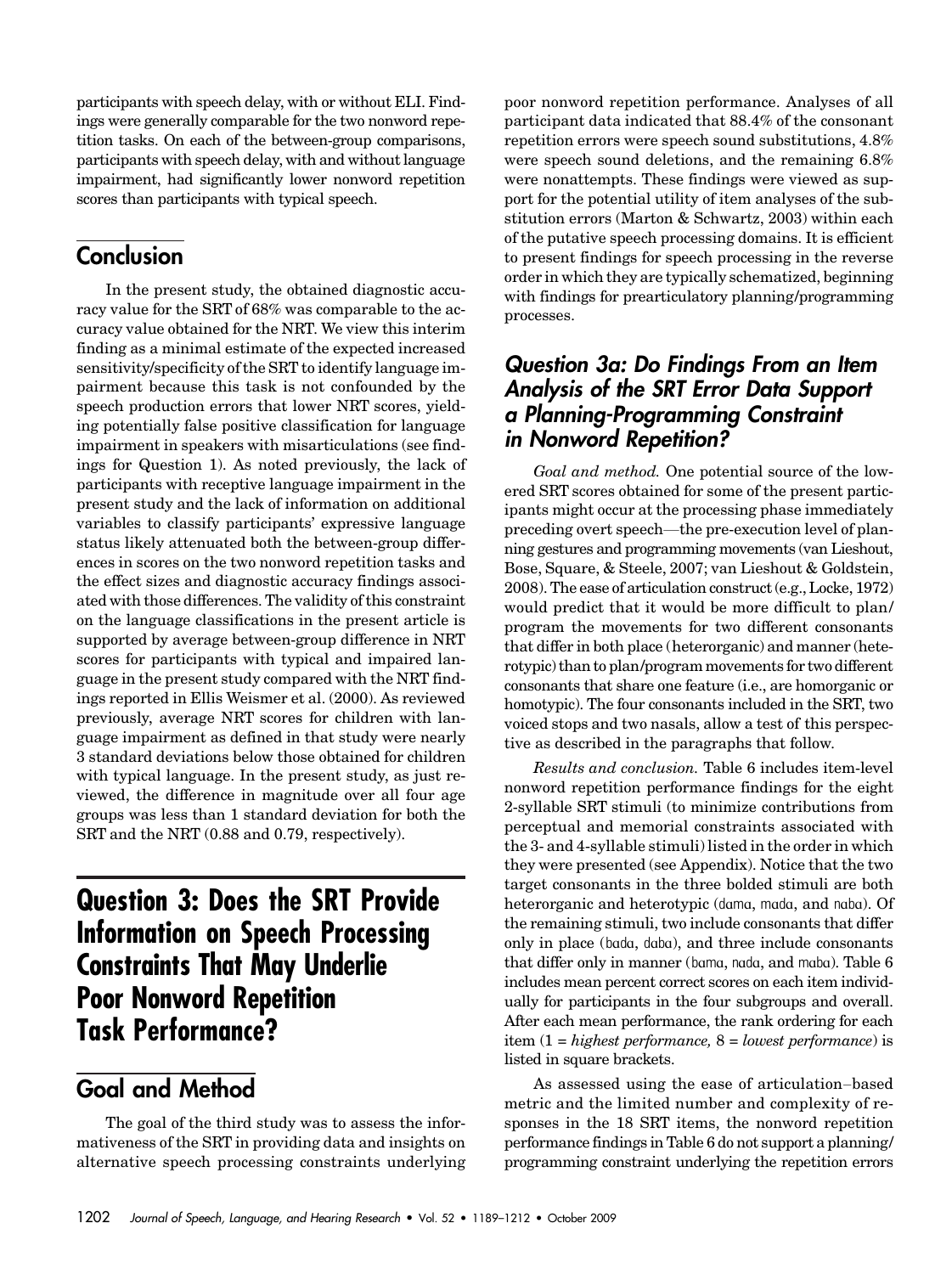| 2-syll SRT            |       | Feature change | Mean performance (and rank order in brackets <sup>b</sup> ) on each nonword |              |            |               |              |  |  |  |  |  |  |
|-----------------------|-------|----------------|-----------------------------------------------------------------------------|--------------|------------|---------------|--------------|--|--|--|--|--|--|
| nonwords <sup>a</sup> | Place | Manner         | TL-TS                                                                       | <b>TL-SD</b> | ELI-TS     | <b>ELI-SD</b> | All          |  |  |  |  |  |  |
| bada                  | X     |                | 88.5 [4.0]                                                                  | 64.2 [6.0]   | 90.9 [2.5] | 73.2 [2.0]    | 76.4 [3.0]   |  |  |  |  |  |  |
| dama                  | X     | x              | 98.1 [1.0]                                                                  | 84.9 [1.0]   | 90.9 [2.5] | 75.6 [1.0]    | $87.3$ [1.0] |  |  |  |  |  |  |
| bama                  |       | X              | 71.2 [8.0]                                                                  | 60.4 [7.5]   | 90.9 [2.5] | 41.5 [7.0]    | $61.1$ [8.0] |  |  |  |  |  |  |
| mada                  | X     | X              | 90.4 [3.0]                                                                  | 66.0 [5.0]   | 72.7 [6.0] | 63.4 [4.0]    | 73.9 [4.0]   |  |  |  |  |  |  |
| nab                   | X     | X              | 82.7 [6.0]                                                                  | 75.5 [3.0]   | 72.7 [6.0] | 39.0 [8.0]    | 68.2 [5.0]   |  |  |  |  |  |  |
| daba                  | X     |                | 96.2 [2.0]                                                                  | $81.1$ [2.0] | 90.9 [2.5] | 65.9 [3.0]    | 82.8 [2.0]   |  |  |  |  |  |  |
| nada                  |       | X              | 80.8 [7.0]                                                                  | 71.7 [4.0]   | 63.6 [8.0] | 43.9 [6.0]    | 66.9 [6.5]   |  |  |  |  |  |  |
| maba                  |       | X              | 84.6 [5.0]                                                                  | 60.4 [7.5]   | 72.7 [6.0] | 51.2 [5.0]    | $66.9$ [6.5] |  |  |  |  |  |  |

Table 6. Syllable Repetition Task (SRT) findings for the 2-syllable nonwords ranked by performance.<sup>a,b</sup>

<sup>a</sup>Bolded = two-feature change. <sup>b</sup>1 = highest performance.

in SRT responses. In the rightmost "All" column, performance on the nonwords posited to be most difficult to articulate because their consonants differed in both place and manner (dama, mada, and naba) were ranked first, fourth, and fifth in accuracy, respectively, among the eight stimuli. There were no notable differences in these overall rankings within the four subgroups. Thus, there was no apparent association between the number of feature differences in target consonants and their repetition accuracy. Again, the present stimuli were limited to four early-occurring sounds in singleton contexts, possibly failing to reach the level of phonetic complexity needed to challenge articulatory planning/programming processes.

#### Question 3b: Do Findings From an Error Analysis of the SRT Data Support a Memory Capacity Constraint in Nonword Repetition?

Goal and method. As reviewed previously, the predominant perspective in the literature is that a memory capacity limitation affecting storage and/or retrieval processes underlies poor nonword repetition task performance (Gathercole & Baddeley, 1990). Support for such memorial constraints in the present data can be marshaled from several of the present findings.

Results and conclusion. First, as invariably reported in the literature, the average nonword repetition scores of participants responding to both tasks were lower as nonword stimuli increased in length (see Table 3). Additional analyses indicated that only 2.6% of participants had higher repetition accuracy on the three-syllable nonwords than on the two-syllable nonwords, and only 16.0% had higher accuracy on the four-syllable nonwords than on the three-syllable nonwords. Because these percentages reflecting counter support for a memorial constraint are not inordinately large (with some accuracy reversals plausibly due to external factors such as momentary inattention), the stimulus length (i.e., difficulty level) findings summarized in Table 3, and presented in detail in the SRT Technical Report (Shriberg & Lohmeier, 2008), are interpreted as support for memory capacity limitation as, at least in part, a processing constraint underlying nonword repetition errors.

The appropriate interpretation of data from another finding that addresses the memory constraint hypothesis, however, is less clear. Analyses indicated that 38 of the 156 (24.4%) participants had scores ranging from 0% to 50% correct on the two-syllable SRT stimuli. Thus, a nontrivial percentage of children in this study (approximately one quarter of the sample) had difficulty in correctly repeating nonwords that required storage and retrieval of only two consonant singletons that, as shown in the first study, they did not misarticulate. The majority of these participants (33 of the 38 children, 87%) had SD, including 16 (42.7%) with SD and typical language and 17 (44.7%) with SD and ELI.

The latter findings are viewed as counter support for the interpretation of nonword repetition tasks as assessing only phonological working memory. Repetition of simple CVCV stimuli using one constant vowel in all stimuli would appear to make minimal demands on memory capacity, implying that poor performance on such stimuli is associated with one or more alternative processing constraints. Graf Estes et al. (2007) have reviewed similar counter support for memory capacity based on repetition errors reported for stimuli as short as one-syllable nonwords in many studies. Thus, especially in consideration of the findings discussed next, results from these analyses add to literature trends reviewed previously, indicating that nonword repetition task performance is multiply determined.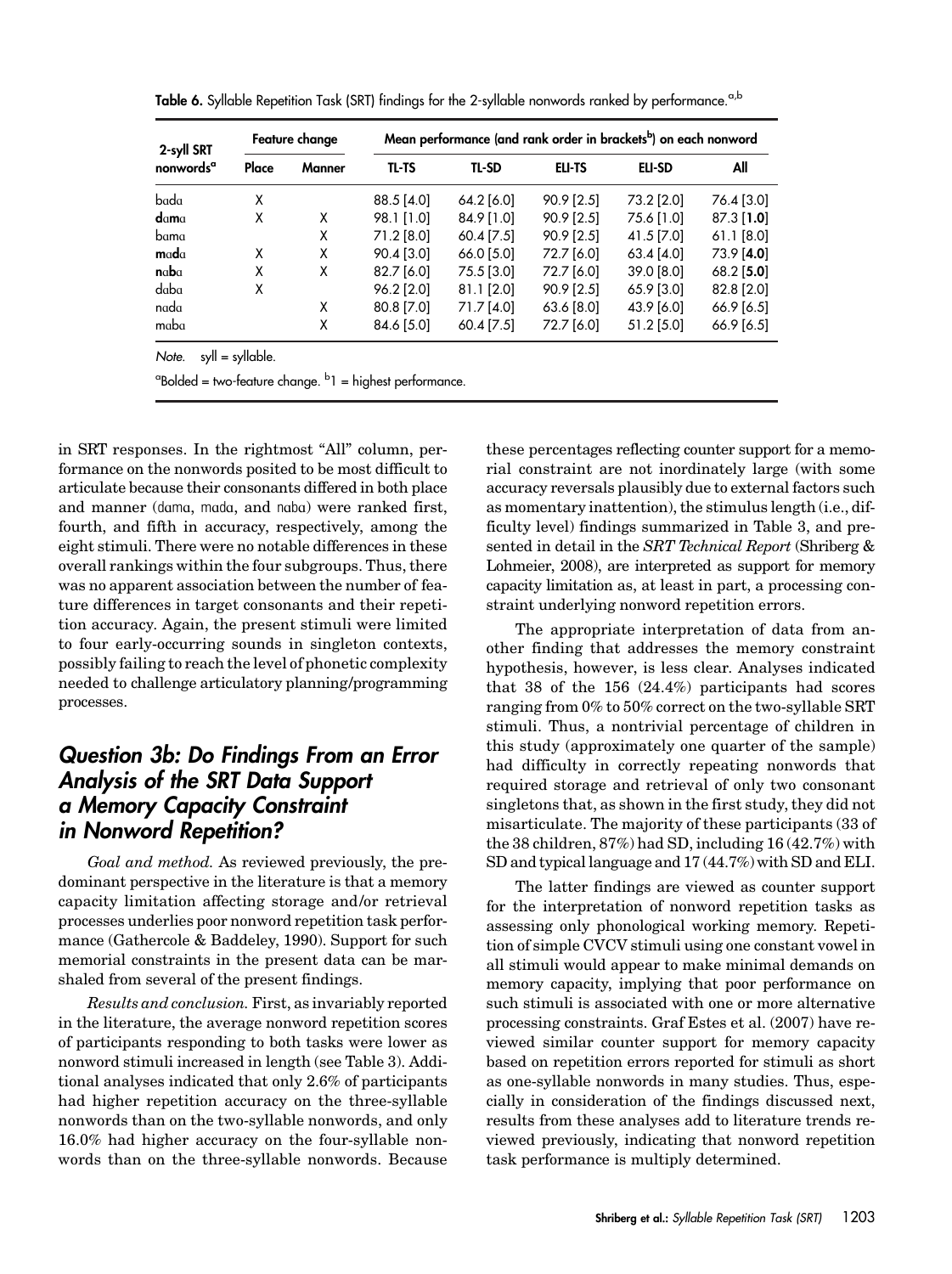#### Question 3c: Do Findings From an Error Analysis of the SRT Data Support an Auditory-Perceptual Encoding Constraint in Nonword Repetition?

Goal and method. A third analysis addressed the hypothesis reviewed previously of an auditory-perceptual processing constraint affecting the veridical encoding of short-term representations of nonwords. The presence of such a constraint might be identifiable by inspecting the manner feature of all substitution errors in nonword repetition responses. Preservation of the manner feature of the target consonant (i.e., a within-class repetition error) might be interpreted as indicating at least partial encoding of the target consonant, whereas between-class repetition errors might be interpreted as evidence of a constraint in the auditory-perceptual component of encoding.

To assess the level of statistical support for this possible processing constraint, all substitution errors on the SRT were divided into two classes: within-class errors (i.e., stops for stops; nasals for nasals) and between-class errors (i.e., nasals or some other manner class for stops; stops or some other manner class for nasals). Of the 50 consonant targets in the SRT, 28 were stops (/b/, /d/) and 22 were nasals  $(\text{Im}\, \text{/n/}).$  The percentages of withinclass and between-class errors for stops and nasals were determined individually for each participant in each of the four speech-language groups (typical language and typical speech [TL-TS], typical language and speech delay [TL-SD], expressive language impairment and typical speech [ELI-TS], and expressive language impairment and speech delay [ELI-SD]) by dividing a participant's total numbers of substitution errors of each type by his or her total number of substitution errors. Preliminary inspection of these data indicated that the substitution error data for two-syllable words were too sparse for parametric statistical analyses, but the error data were adequate for analyses at the three-syllable level, foursyllable level, and the total of all levels combined. To assess the null hypothesis of no between-group differences in the percentage of within-class substitution errors among the four speaker groups, three general linear analysis of covariance (ANCOVA) models compared their error types on the three-syllable SRT stimuli, the four-syllable stimuli, and all SRT stimuli, with gender and age as covariants.

Results and conclusion. Figure 1 includes the genderand age-adjusted means and 95% CI bars around the means for the within-class substitution errors of speakers in the four language-speech status groups. The underbars indicate all significant between-group effect sizes adjusted for multiple comparisons (Hochberg & Tamhane, 1987) and their confidence boundaries. In comparison to the cell sizes in the other three groups (ranging from 37 Figure 1. Descriptive findings (means, confidence intervals [CIs] for means) and significant effect size (ES) findings for the percentage of within-class nonword substitution errors of participants in the four speech-language status groups. TL-TS = typical language–typical speech; TL-SD = typical language–speech delay; ELI-TS = expressive language impairment–typical speech; ELI-SD = expressive language impairment–speech delay.



to 53 participants), there were relatively few speakers in the group with ELI and TS (9–10 participants).

The statistical findings and descriptive trends in Figure 1 are interpreted as preliminary support for an auditory-perceptual encoding constraint as a possible source of repetition errors in participants with typical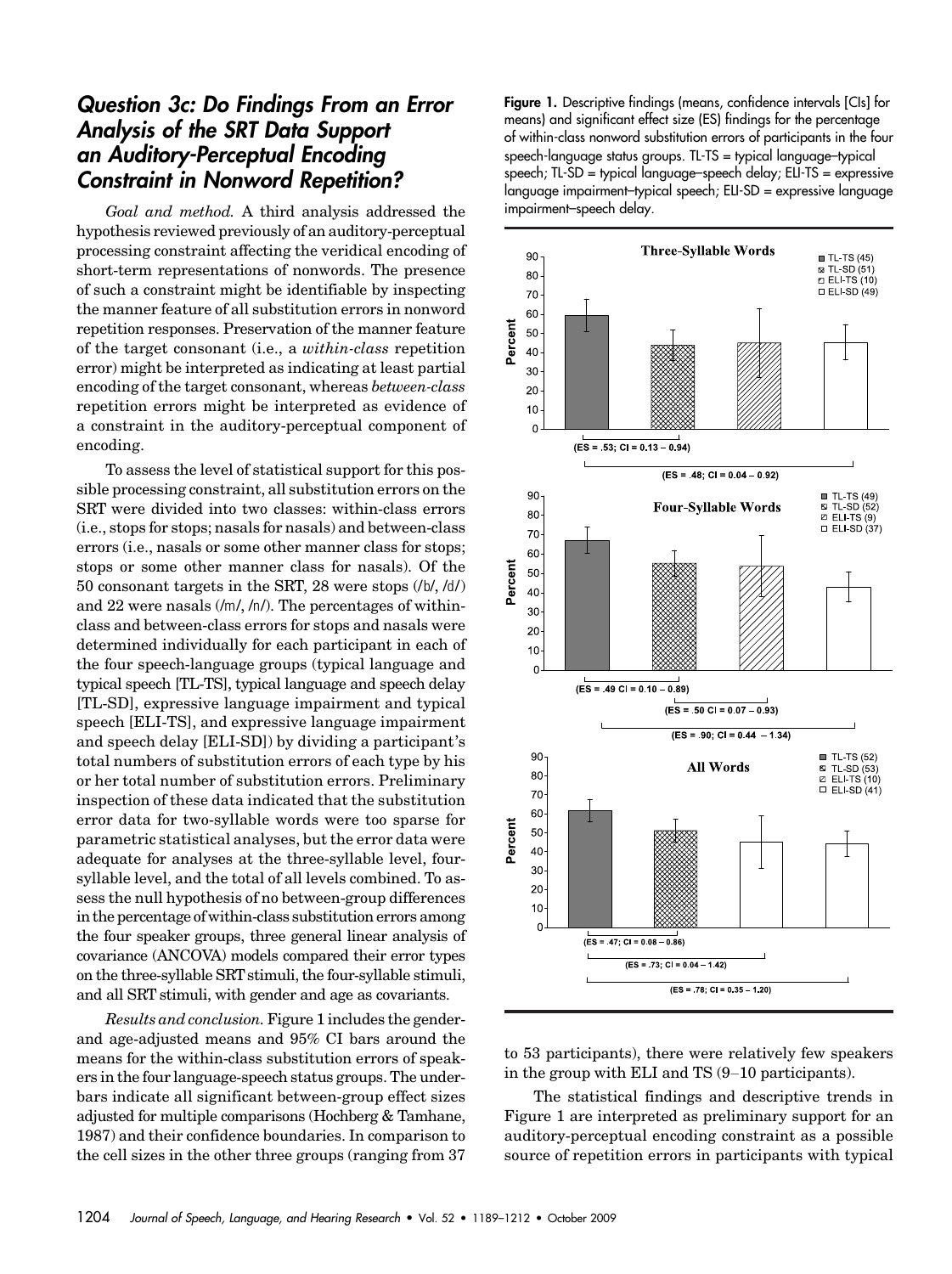language and speech delay (TL-SD) and ELI and speech delay (ELI-SD), as defined in this study. As assessed in three-syllable, four-syllable, and total SRT stimuli, the within-class substitution errors of participants with typical language and typical speech (TL-TS) averaged 59.5%, 67.2%, and 61.6%, respectively. In comparison, withinclass substitution errors at these difficulty levels for participants with typical language and speech delay (TL-SD) averaged 43.9%, 55.2%, and 51%, respectively, and speakers with ELI and speech delay (ELI-SD) averaged 45.4%, 43%, and 44.1%. All six effect size comparisons (ranging from .47 to .90) were significant, with higher effect sizes more associated with two of the three TL-TS and ELI-SD comparisons. Only one of the three effect sizes comparing the participants with TL-TS to participants with ELI and typical speech (ELI-TS) was significant (all SRT words: ES = .73). As discussed previously, effect sizes for all comparisons with this group were likely attenuated due to small cell sizes.

The data shown in Figure 1 appear to be the first nonword item analyses of featural data supporting a possible auditory-perceptual processing constraint in chilren with speech-language impairment. Among alternative interpretations for these findings, participants with higher within-class error rates may have correctly perceived and encoded the correct manner features for consonant targets, but this information was subsequently lost due to memory constraints. Such an interpretation would need to account for the present findings (and those noted previously for one- and two-syllable stimuli) indicating that substitution errors were not limited to the longer SRT stimuli—they were observed on the presumably minimally memory taxing two-syllable SRT stimuli.

### Summary

This report has summarized information on the construction and psychometric properties of a nonword repetition task and presented findings from three validity studies addressing its use in genetic and other research in which participants have misarticulations or can be assessed more readily with minimally demanding speech stimuli. Findings summarized from the psychometric analyses detailed in the SRT Technical Report (Shriberg & Lohmeier, 2008) support the validity and reliability of the SRT as an endophenotype for use in parametric statistical designs in genetic and other research. For studies focused on speech rather than language, it is useful to note that analyses described in the SRT Technical Report indicate that speakers with SD in this study had significantly lower SRT scores (62.3%) compared to speakers with TS (75.6%),  $t = 4.59$ ,  $p = .001$ ; effect size [Hedges corrected]  $= -.75$ ; CI:  $-0.42/-1.08$ . Analyses described in the SRT Technical Report also support the administrative

efficiency of the SRT. Briefly, (a) there were relatively few nonresponses to SRT items, (b) all but 2 participants completed the task, (c) administration times were less than 2 min for children in all age groups, and (d) transcription and scoring times were brief and efficient, using both manual procedures and software utilities.

Findings from these three studies are interpreted as support for the construct validity of the SRT. Results from a proof-of-concept study indicated that whereas young speakers with typical and delayed speech had the five phonemes used in the SRT in their phonetic inventories, a substantial proportion of participants with speech delay did not have in their phonetic inventories all of the phonemes used in a comparison nonword repetition task. Results from a comparative diagnostic accuracy study indicated that both the SRT and the NRT were approximately 68% accurate in identifying young children with ELI as defined for the participants this study. Results from a third study series provided preliminary information on possible sources of processing constraints underlying substitution errors on consonant sounds in children with speech delay and/or ELI. Within the methodological caveats described for each analysis and to be discussed next, findings were interpreted to provide no support for a constraint in planning the gestures and programming the movements for speech sound production, mixed support for the sufficiency of a constraint in storage and/or retrieval processes, and interim support pending cross-validation for an auditory-perceptual encoding constraint contributing to nonword repetition errors in children with speech delay and ELI.

### Research Needs

The primary motivation for the development of the SRTwas to address a significant methodological confound in speech-genetics research. A brief review of interpretative issues in this literature when reporting nonword repetition task findings illustrates some of the consequences of this constraint. Stein et al. (2004) reported that for a battery of verbal tasks administered to children with SD, the most significant linkage findings with several chromosome 3 susceptibility loci were obtained for the nonword repetition task developed by Kamhi and Catts (1986). Owing to the procedures used to score responses on this repetition task, which considered any deletion or substitution of a sound in a response as incorrect, the authors included the following caveat in a discussion of the linkage findings: "Since our variables for phonological memory ... are correlated with the articulation measures, we are unable to specify whether the linkage with the [articulation] factor is due to articulation alone"(p. 295). Similarly, in a study of 4.5-year-old twins, Kovas et al. (2005) noted the following: "Because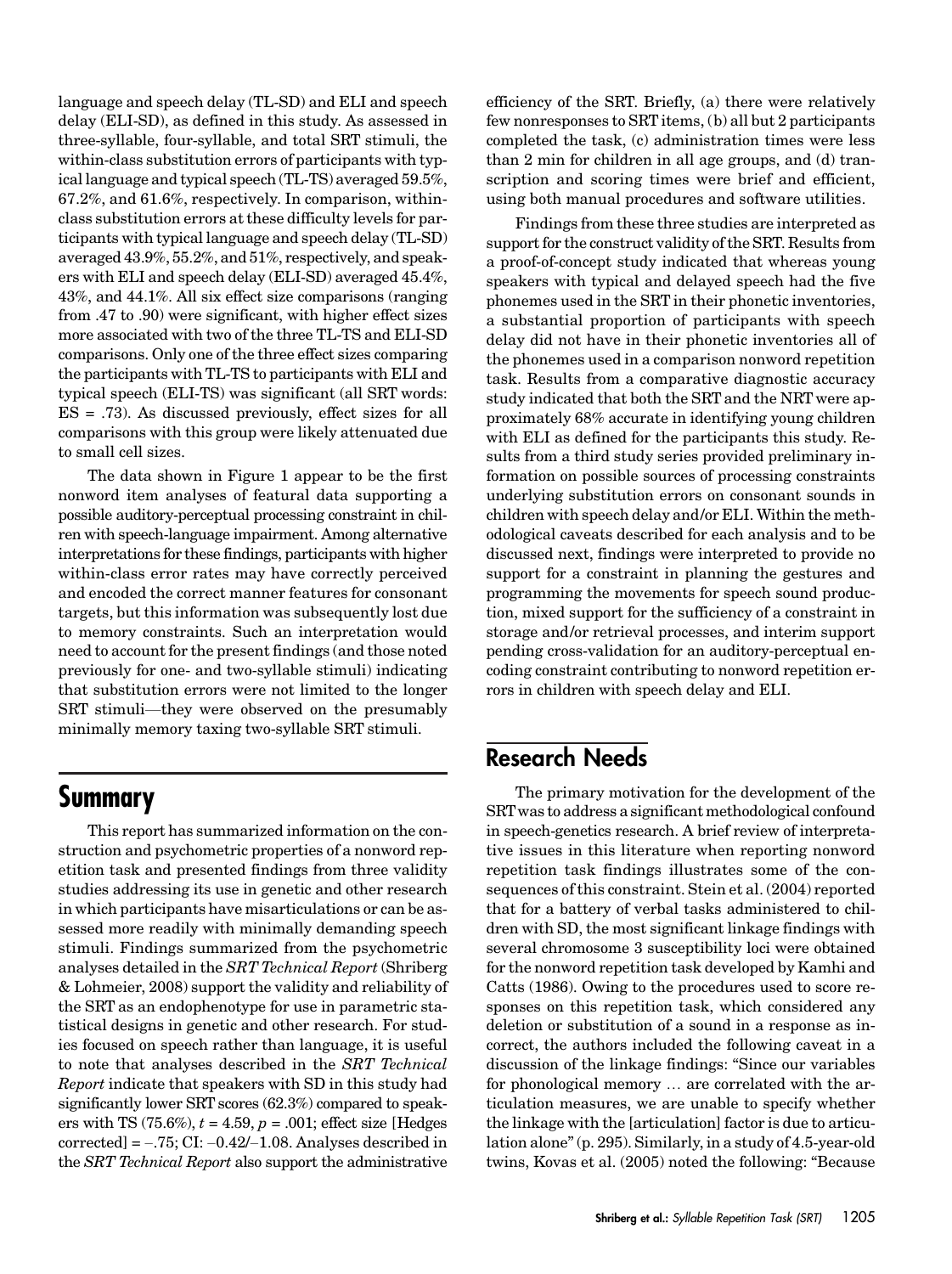children's articulation at this age is often immature, it was not feasible to adjust scoring to allow for misrepetitions that were consistent with the child's expressive phonological repertoire. Thus, results from this measure [a nonword repetition task] are sensitive to articulatory accuracy as well as phonological short-term memory" (pp. 638–639).

The SRT may provide the means to disambiguate the contribution of articulation errors in nonword repetition tasks from those of one or more speech processing sources of poor performance. The present findings are viewed as a conservative estimate of the magnitude of such constraints because one of the goals in development of the comparison measure, the NRT, was to minimize the articulatory demands evident in other nonword repetition measures. Thus, the phonetic inventory findings reported for the first study comparison presumably would be more substantial if SRT findings were compared to phonetic inventory findings from each of the other nonword repetition tasks reviewed in Graf Estes et al. (2007) and others used to date in speech-genetics studies. However, it is appropriate to note several methodological and substantive research needs that limit generalizations from the present findings.

### Methodological Needs

One methodological need is for a study addressing possible order effects in the present data. The fixed order in the present protocol, with all participants administered the NRT before the SRT, could have influenced performance on either or both measures. Second, it is clear that the restricted stimulus set in the SRT creates a dense phonological neighborhood for participants in which correct responses require inhibition of the memory trace from each of the preceding syllables/items. Such potential effects can be explored using alternative ordering of the 18 stimuli. A third need is to obtain estimates of the test–retest stability of SRT scores, especially as they may be used to provide estimates of the SEMs by age and difficulty level. Gray (2003) reports that nonword performance was significantly improved on a second administration but remained relatively stable on a third administration. A fourth need, especially for additional study of auditory-perceptual issues in speech processing, is to obtain acoustic descriptions of each of the SRT consonant stimuli spoken by the adult female. Findings reported in Edwards, Beckman, and Munson (2004, Table 3) illustrate the possible influence of durational differences in phonemes used in nonword repetition tasks on performance, with the nasals /m/ and /n/ grouped among what the authors termed the "short" segments. A fifth methodological need is to increase the sensitivity of the SRT for use with older respondents

with typical speech, possibly by adding five-syllable nonword items. As reported for other nonword tasks, ceiling effects for typical speakers were obtained in the developmental comparison data reported in Potter et al. (2008) and included in the SRT Technical Report (Shriberg & Lohmeier, 2008). On this issue, it is important to underscore that in comparison to the available developmental data for the SRT and NRT, the NRT has higher sensitivity to individual differences in speech processing in older, typical speakers (Potter et al., 2008).

### Substantive Needs

Elsewhere, we have reported preliminary structural equation modeling of the present data to attempt to understand the role of ELI as a mediating variable in the association between familial risk for speech sound disorder and lowered nonword performance in children with typical speech and speech delay (Shriberg, Lohmeier, Dollaghan, Campbell, & Moore, 2007). Findings indicated that ELI was a significant mediator of lowered nonword repetition performance in both speech groups, but again, findings were constrained by the sensitivity of the language measures available in these data. A major substantive need is to cross-validate such findings and the estimates of the SRT's ability to discriminate language impairment in replication studies in which participants' receptive and expressive language impairments are well characterized. As noted by Coady and Evans (2008), particularly in their discussion of findings by Briscoe et al. (2001), significant statistical associations between nonword repetition ability and vocabulary appear to hold for measures of receptive vocabulary (cf. Bowey, 1996, 1997, 2001) but not for measures of expressive vocabulary. Due to the increased risk for misarticulations in young children ascertained for language disorder using clinical samples (Bishop & Hayiou-Thomas, 2008; Tomblin et al., 1997), such questions about nonword performance and language domains have not been assessed without the speech confound that motivated development of the SRT.

Another need is for developmental reference data from speakers with histories of both normalized and persistent speech-language disorder. As noted earlier, a likely reason why nonword repetition tasks have been productive in genetics research is that they appear to be sensitive to speakers who are at risk for any of five types of verbal trait disorders (speech, language, reading, spelling, and writing), who have active verbal trait disorders, or who have normalized prior verbal trait disorders. Such endophenotypic sensitivity has several methodological and conceptual advantages over the clinical–behavioral phenotypes used to classify and quantify active disorders. Specifically, the availability of this information for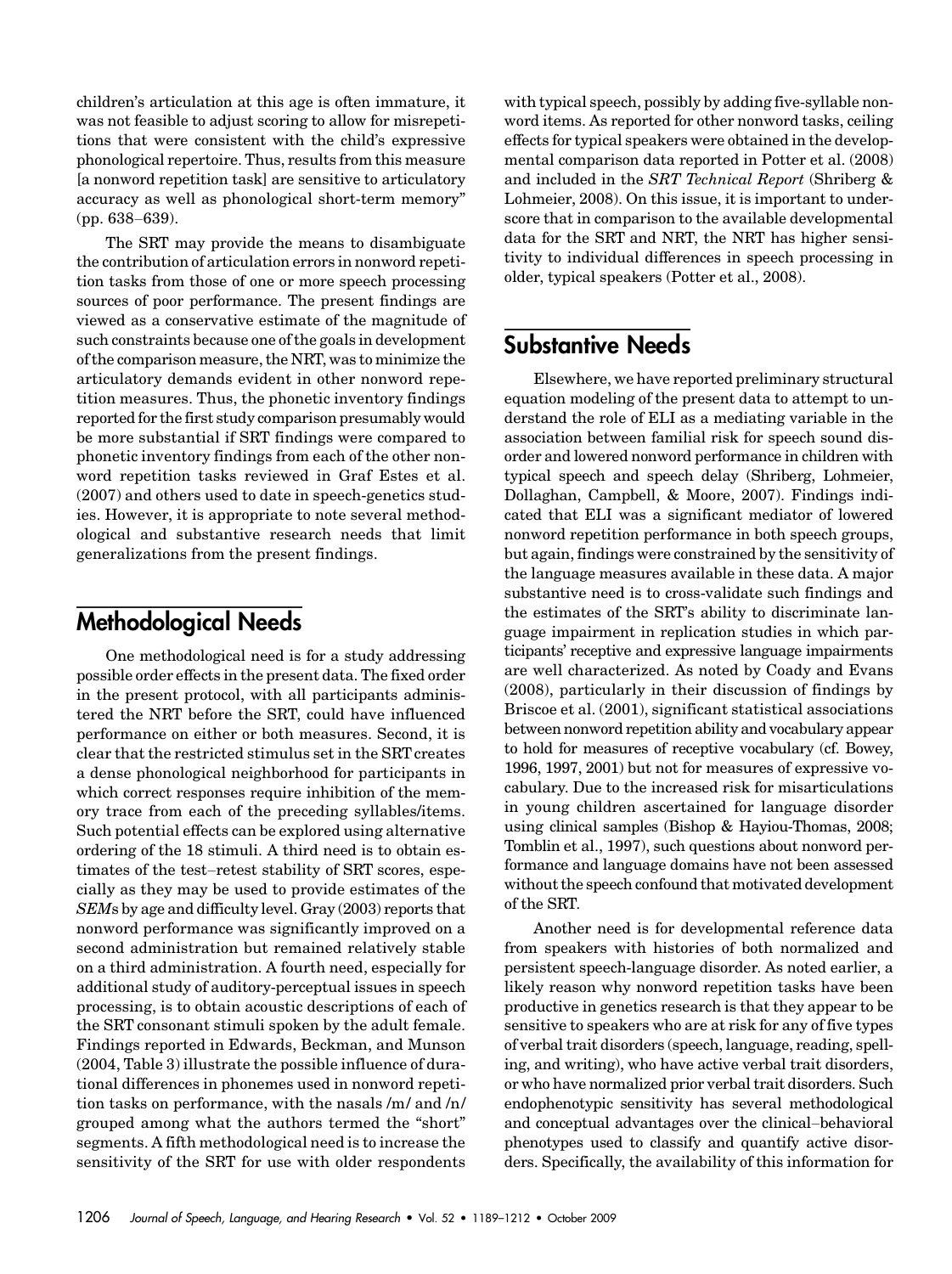family members in three or more generations contributes significantly to the power of detecting a disorder segregating in a family. Consistent with the concept of"generalist genes" (Plomin & Kovas, 2005) underlying verbal trait disorders, scores on nonword repetition tasks appear to be sensitive to neurolinguistic processing across the lifespan, while perhaps not specific for any one verbal trait or clinical phenotype.

# Conclusion

Based on SRT findings reported in the present paper and elsewhere (Preston, 2008; Shriberg et al., 2006; Shriberg, Jakielski, & El-Shanti, 2008; Shriberg, Potter, & Strand, 2009), this task appears to be useful in genetic and other research with children and adult participants who have incomplete phonetic inventories or speech disorders of known or unknown origin. We would also note here several collaborative studies in progress with participants who speak a number of American, Australian, and Scottish dialects, made possible by the lack of scored vowel targets in the SRT, and the potential use of the SRT in cross-linguistic studies with children learning the many languages in which the consonants /b/, /d/, /m/, and /n/ are included in the phonetic inventory of the language and mastered early (Locke, 1993; Vihman, 1996).

#### Acknowledgments

This research was supported by National Institute on Deafness and Other Communication Disorders Grants DC00496 and DC00822 and by core grants to the Waisman Center from the National Institute of Child Health and Development (Grant HD03352) and the General Clinical Research Center at Children's Hospital of Pittsburgh (Grant M01RR00084). We thank Joan Kwiatkowski, Jane McSweeny, and Steven Pittelko for their significant contributions to the development of the SRT. We also thank the following colleagues for their assistance with the design and completion of the physiology study and data analysis for the present study: Roger Brown, Christine Hollar, Heather Leavy Rusiewicz, Christie Tilkens, Sonja Wilson, and David Wilson.

#### References

- Adams, A. M., & Gathercole, S. E. (2000). Limitations in working memory: Implications for language development. International Journal of Language and Communication Disorders, 35, 95–116.
- Alphen, P., van Bree, E., de Gerrits, E., Jong, J., de Wilsenach, C., & Wijnen, F. (2004). Early language development in children with a genetic risk of dyslexia. Dyslexia, 10, 265–288.
- Archibald, L. M. D., & Gathercole, S. E. (2006). Nonword repetition: A comparison of tests. Journal of Speech, Language, and Hearing Research, 49, 970–983.
- Baddeley, A. D. (2000). The episodic buffer: A new component of working memory? Trends in Cognitive Sciences, 4, 417–423.
- Baddeley, A. (2003). Working memory and language: An overview. Journal of Communication Disorders, 36, 189–208.
- Baddeley, A. D., & Hitch, G. J. (1974). Working memory. In G. A. Bower (Ed.), Recent advances in learning and motivation (pp. 47–90). New York: Academic Press.
- Baddeley, A. D., & Logie, R. H. (1999). Working memory: The multiple-component model. In A. Miyake & P. Shah (Eds.), Models of working memory (pp. 28–61). New York: Cambridge University Press.
- Bishop, D. V. (2002a). The roles of genes in the etiology of specific language impairment. Journal of Communication Disorders, 35, 311–328.
- Bishop, D. V. (2002b). Motor immaturity and specific speech and language impairment: Evidence for a common genetic basis. American Journal of Medical Genetics, 114, 56–63.
- Bishop, D. V. M., Adams, C. V., & Norbury, C. F. (2004). Using nonword repetition task to distinguish genetic and environmental influences on early literacy development. American Journal of Medical Genetics, 129B, 94–96.
- Bishop, D. V. M., Bishop, S. J., Bright, P., Delaney, T., & Tallal, P. (1999). Different origin of auditory and phonological processing problems in children with language impairment: Evidence from a twin study. Journal of Speech, Language, and Hearing Research, 42, 155–168.
- Bishop, D. V. M., & Edmundson, A. (1987). Specific language impairment as a maturational lag: Evidence from longitudinal data on language and motor development. Developmental Medicine and Child Neurology, 29, 442–459.
- Bishop, D. V. M., & Hayiou-Thomas, M. E. (2008). Heritability of specific language impairment depends on diagnostic criteria. Genes, Brain, and Behavior, 7, 365–372.
- Bishop, D. V. M., North, T., & Donlan, C. (1996). Nonword repetition as a behavioural marker for inherited language impairment: Evidence from a twin study. Journal of Child Psychology and Psychiatry, 37, 391–403.
- Bock, J. K. (1982). Toward a cognitive psychology of syntax: Information processing contributions to sentence formulation. Psychological Review, 89, 1–49.
- Bonnet, B. A. (1999). Performance of typically developing children and children with phonological disorders on a nonword repetition task. Unpublished master's thesis, Ohio State University.
- Bowey, J. A. (1996). On the association between phonological memory and receptive vocabulary in five-year-olds. Journal of Experimental Child Psychology, 63, 44–78.
- Bowey, J. A. (1997). What does nonword repetition task measure? A reply to Gathercole and Baddeley. Journal of Experimental Child Psychology, 67, 295–301.
- Bowey, J. A. (2001). Nonword repetition and young children's receptive vocabulary: A longitudinal study. Applied Psycholinguistics, 22, 441–469.
- Briscoe, J., Bishop, D. V. M., & Norbury, C. F. (2001). Phonological processing, language, and literacy: A comparison of children with mild-to-moderate sensorineural hearing loss and those with specific language impairment. Journal of Child Psychology and Psychiatry and Allied Disciplines, 42, 329–340.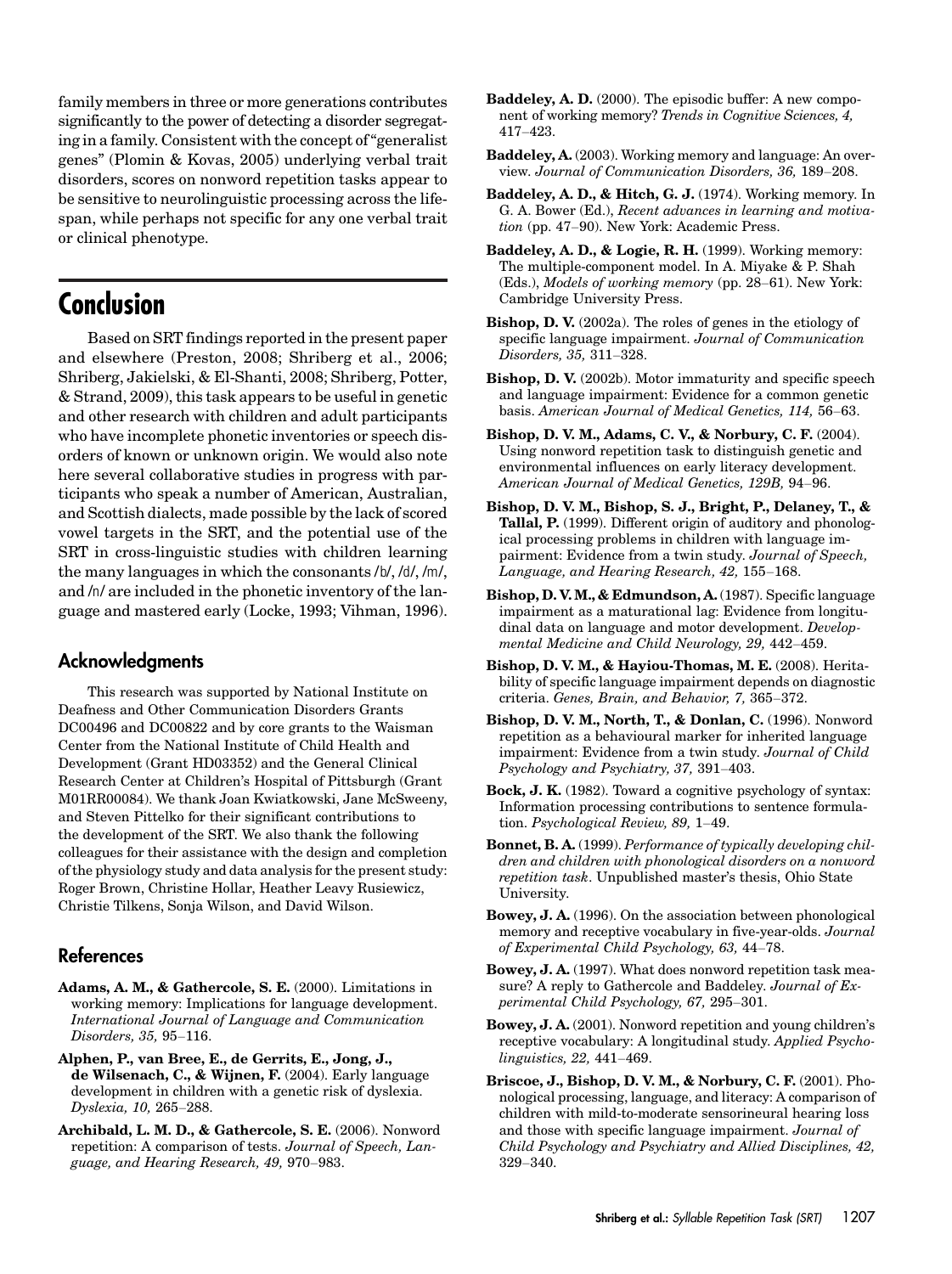Butcher, L. M., & Plomin, R. (2008). The nature of nurture: A genomewide association scan for family chaos. Behavior Genetics, 38, 361–371.

Campbell, T., Dollaghan, C., Needleman, H., & Janosky, J. (1997). Reducing bias in language assessment: Processingdependent measures. Journal of Speech, Language, and Hearing Research, 40, 519–525.

Caylak, E. (2007). A review of association and linkage studies for genetical analyses of learning disorders. American Journal of Medical Genetics, 144B, 923–943.

Coady, J. A., & Evans, J. L. (2008). Uses and interpretations of nonword repetition tasks in children with and without specific language impairments (SLI). International Journal of Language and Communication Disorders, 43, 1–40.

Coady, J. A., Evans, J. L., Mainela-Arnold, E., & Kluender, K. R. (2006). Children with specific language impairments perceive speech most categorically when tokens are natural and meaningful. Journal of Speech, Language, and Hearing Research, 50, 41–57.

Coady, J. A., Kluender, K. R., & Evans, J. L. (2005). Categorical perception of speech by children with specific language impairments. Journal of Speech, Language, and Hearing Research, 48, 944–959.

Dell, G. S. (1986). A spreading-activation theory of retrieval in sentence production. Psychological Review, 93, 283–321.

Dollaghan, C. A. (2004). Taxometric analyses of specific language impairment in 3- and 4-year-old children. Journal of Speech, Language, and Hearing Research, 47, 464–475.

Dollaghan, C., & Campbell, T. F. (1998). Nonword repetition and child language impairment. Journal of Speech, Language, and Hearing Research, 41, 1136–1146.

Edwards, J., Beckman, M. E., & Munson, B. (2004). The interaction between vocabulary size and phonotactic probability effects on children's production accuracy and fluency in nonword repetition. Journal of Speech, Language, and Hearing Research, 47, 421–436.

Edwards, J., Fox, R. A., & Rogers, C. (2002). Final consonant discrimination in children: Effects of phonological disorder, vocabulary size, and phonetic inventory size. Journal of Speech, Language, and Hearing Research, 48, 61–78.

Edwards, J., & Lahey, M. (1998). Nonword repetitions of children with specific language impairment: Exploration of some explanations for their inaccuracies. Applied Psycholinguistics, 19, 279–309.

Ellis Weismer, S., & Edwards, J. (2006). The role of phonological storage deficits in specific language impairment: A reconsideration. Invited commentary on S. E. Gathercole, "Nonword repetition and word learning: The nature of the relationship." Applied Psycholinguistics, 27, 556–562.

Ellis Weismer, S., Tomblin, J. B., Zhang, X., Buckwalter, P., Chynoweth, J. G., & Jones, M. (2000). Nonword repetition performance in school-age children with and without language impairment. Journal of Speech, Language, and Hearing Research, 43, 865–878.

Evans, J. L., Viele, K., Kass, R. E., & Tang, F. (2002). Grammatical morphology and perception of synthetic and natural speech in children with specific language impairments. Journal of Speech, Language, and Hearing Research, 45, 494–504.

Gallon, N., Harris, J., & van der Lely, H. (2007). Non-word repetition: An investigation of phonological complexity in children with grammatical SLI. Clinical Linguistics  $\&$ Phonetics, 21, 435–455.

Gathercole, S. E. (2006). Nonword repetition and word learning: The nature of the relationship. Applied Psycholinguistics, 27, 513–543.

Gathercole, S. E., & Adams, A.-M. (1993). Phonological working memory in very young children. Developmental Psychology, 29, 770–778.

Gathercole, S. E., & Baddeley, A. D. (1990). Phonological memory deficits in language disordered children: Is there a causal connection? Journal of Memory and Language, 29, 336–360.

Goldman, R., & Fristoe, M. (2000). Goldman–Fristoe Test of Articulation (2nd ed.). Circle Pines, MN: AGS.

Gottesman, I. I., & Gould, T. D. (2003). The endophenotype concept in psychiatry: Etymology and strategic intentions. American Journal of Psychiatry, 160, 636–645.

Graf Estes, K., Evans, J. L., & Else-Quest, N. M. (2007). Differences in nonword repetition performance of children with and without specific language impairment: A metaanalysis. Journal of Speech, Language, and Hearing Research, 50, 177–195.

Gray, S. (2003). Diagnostic accuracy and test–retest reliability of nonword repetition task and digit span tasks administered to preschool children with specific language impairment. Journal of Communication Disorders, 36, 129–151.

Guenther, F. H. (1995). Speech sound acquisition, coarticulation, and rate effects in a neural network model of speech production. Psychological Review, 102, 594–621.

Hill, E. L. (2001). Non-specific nature of specific language impairment: A review of the literature with regard to concomitant motor impairments. International Journal of Language and Communication Disorders, 36, 149–171.

Hochberg, Y., & Tamhane, A. C. (1987). Multiple comparison procedures. Hoboken, NJ: Wiley.

Howard, L. A., Binks, M. G., Moore, A. P., & Playfer, J. R. (2000). The contribution of apraxic speech to working memory deficits in Parkinson's disease. Brain and Language, 74, 269–288.

Kamhi, A. G., & Catts, H. W. (1986). Toward an understanding of developmental language and reading disorders. Journal of Speech and Hearing Disorders, 51, 337–347.

Klee, T., Gavin, W. J., & Stokes, S. F. (2007). Utterance length and lexical diversity in American- and British-English speaking children: What is the evidence for a clinical marker of SLI? In R. Paul (Ed.), Language disorders from a developmental perspective: Essays in honor of Robin S. Chapman (pp. 103–140). Mahwah, NJ: Erlbaum.

Klee, T., Stokes, S. F., Wong, A. M.-Y., Fletcher, P., & Gavin, W. J. (2004). Utterance length and lexical diversity in Cantonese-speaking children with and without specific language impairment. Journal of Speech, Language, and Hearing Research, 47, 1396–1410.

Kovas, Y., Hayiou-Thomas, M. E., Oliver, B., Dale, P. S., Bishop, D. V. M., & Plomin, R. (2005). Genetic influences in different aspects of language development: The etiology of language skills in 4.5-year-old twins. Child Development, 76, 632–651.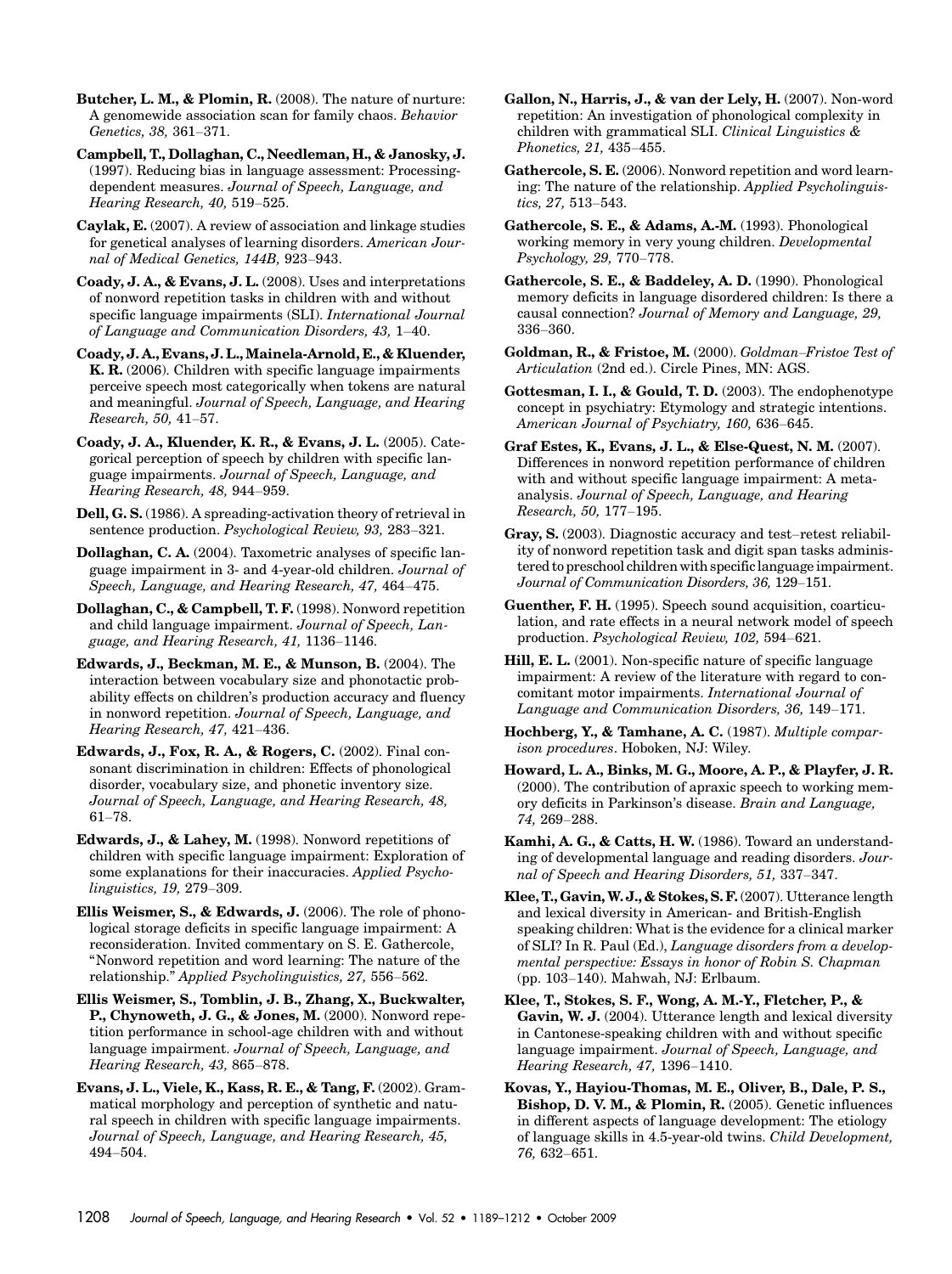Levelt, W. J. M. (1989). Speaking: From intention to articulation. Cambridge, MA: MIT Press.

Lewis, B. A., Shriberg, L. D., Freebairn, L. A., Hansen, A. J., Stein, C. M., Taylor, H. G., et al. (2006). The genetic bases of speech sound disorders: Evidence from spoken and written language. Journal of Speech, Language, and Hearing Research, 49, 1294–1312.

Locke, J. (1972). Ease of articulation. Journal of Speech and Hearing Research, 15, 194–200.

Locke, J. (1993). The child's path to spoken language. Cambridge, MA: Harvard University Press.

Marton, K. (2006). Do nonword repetition errors in children with specific language impairment reflect a weakness in an unidentified skill specific to nonword repetition or a deficit in simultaneous processing? Applied Psycholinguistics, 27, 569–573.

Marton, K., & Schwartz, R. G. (2003). Working memory capacity and language processes in children with specific language impairment. Journal of Speech, Language, and Hearing Research, 46, 1138–1153.

Miller, J. S., & Chapman, R. S. (2004). Systematic Analysis of Language Transcripts (Version 8) [Computer software]. Madison, WI: Waisman Center.

Monaco, A. P., & SLI Consortium (SLIC). (2007). Multivariate linkage analysis of specific language impairment (SLI). Annals of Human Genetics, 71, 1–14.

Montgomery, J.W.(1995). Examination of phonological working memory in specifically language-impaired children. Applied Psycholinguistics, 16, 355–378.

Moore, C. A., Campbell, T. F., Shriberg, L. D., Green, J. R., Venkatesh, L., Vick, J., et al. (2006, June). Physiologic and behavioral classification of delayed speech. Paper presented at the 5th International Conference on Speech Motor Control, Nijmegen, the Netherlands.

Munson, B. (2006). Nonword repetition and levels of abstraction in phonological knowledge. Invited commentary on S. E. Gathercole, "Nonword repetition and word learning: The nature of the relationship." Applied Psycholinguistics, 27, 577–581.

Munson, B., Baylis, A. L., Krause, M. O., & Yim, D. (2009). Representation and access in phonological impairment. In C. Fougerón (Ed.), Papers in laboratory phonology 10: Variation, detail, and representation. New York: Mouton de Gruyter.

Munson, B., Edwards, J., & Beckman, M. E. (2005). Relationships between nonword repetition accuracy and other measures of linguistic development in children with phonological disorders. Journal of Speech, Language, and Hearing Research, 48, 61–78.

Munson, B., Kurtz, B. A., & Windsor, J. (2005). The influence of vocabulary size, phonotactic probability, and wordlikeness on nonword repetitions of children with and without language impairments. Journal of Speech, Language, and Hearing Research, 48, 1033–1047.

Oetting, J. B., & Cleveland, L. H. (2006). The clinical utility of nonword repetition for children living in the rural south of the U.S. Clinical Linguistics & Phonetics, 20, 553–561.

Paradise, J. L., Dollaghan, C. A., Campbell, T. F., Feldman, H. M., Bernard, B. S., Colborn, D. K., et al. (2003). Otitis

media and tympanostomy tube insertion during the first three years of life: Developmental outcomes at the age of four years. Pediatrics, 112, 265–277.

Paradise, J. L., Feldman, H. M., Campbell, T. F., Dollaghan, C. A., Colborn, D. K., Bernard, B. S., et al. (2001). Early versus late tympanostomy tube placement for persistent otitis media: Developmental outcomes at age 3 years. New England Journal of Medicine, 344, 1179–1195.

Plomin, R., & Davis, O. S. P. (2006). Gene–environment interactions and correlations in the development of cognitive abilities and disabilities. In J. MacCabe, O. O'Daly, R. M. Murray, P. McGuffin, & P. Wright (Eds.), Beyond nature and nurture in psychiatry: Genes, environment and their interplay (pp. 35–45). Oxford, England: Informa Healthcare Medical Books.

Plomin, R., & Kovas, Y. (2005). Generalist genes and learning disabilities. Psychological Bulletin, 131, 592–617.

Pollack, K. E., & Berni, M. C. (2003). Incidence of non-rhotic vowel errors in children: Data from the Memphis Vowel Project. Clinical Linguistics & Phonetics, 17, 393–401.

Pollack, K. E., & Keiser, N. J. (1990). An examination of vowel errors in phonologically disordered children. Clinical Linguistics & Phonetics, 4, 161–178.

Potter, N. L., Shriberg, L. D., Hersh, J., Karlsson, H. K., Lohmeier, H. L., McSweeny, J. L., et al. (2008). Perceptual and acoustic developmental comparative data for the Madison Speech Assessment Protocol (MSAP). (Technical Report No. 15). Madison, WI: Waisman Center.

Preston, J. (2008). Phonological processing and speech production in preschoolers with speech sound disorders. Unpublished doctoral dissertation, Syracuse University.

Reuterskiöld-Wagner, C., Sahlén, B., & Nyman, A. (2005). Non-word repetition and non-word discrimination in Swedish preschool children. Clinical Linguistics & Phonetics, 19, 681–699.

Rodekohr, R. K., & Haynes, W. O. (2001). Differentiating dialect from disorder: A comparison of two processing tasks and a standardized language test. Journal of Communication Disorders, 34, 255–272.

Roy, P., & Chiat, S. (2004). A prosodically controlled word and nonword repetition task for 2- to 4-year-olds: Evidence from typically developing children. Journal of Speech, Language, and Hearing Research, 47, 223–234.

Rvachew, S., Ohberg, A., Grawburg, M., & Heyding, J. (2003). Phonological awareness and phonemic perception in 4-year-old children with delayed expressive phonology skills. American Journal of Speech-Language Pathology, 12, 463–471.

Sackett, D. L., Haynes, R. B., Guyatt, G. H., & Tugwell, P. (1991). Clinical epidemiology: A basic science for clinical medicine (2nd ed.). Boston: Little Brown.

Sahlén, B., Reuterskiöld-Wagner, C., Nettelbladt, U., & Radeborg, K. (1999). Nonword repetition in children with language impairment—pitfalls and possibilities. International Journal of Language and Communication Disorders, 34, 337–352.

Shriberg, L. D. (1993). Four new speech and prosody-voice measures for genetics research and other studies in developmental phonological disorders. Journal of Speech and Hearing Research, 36, 105–140.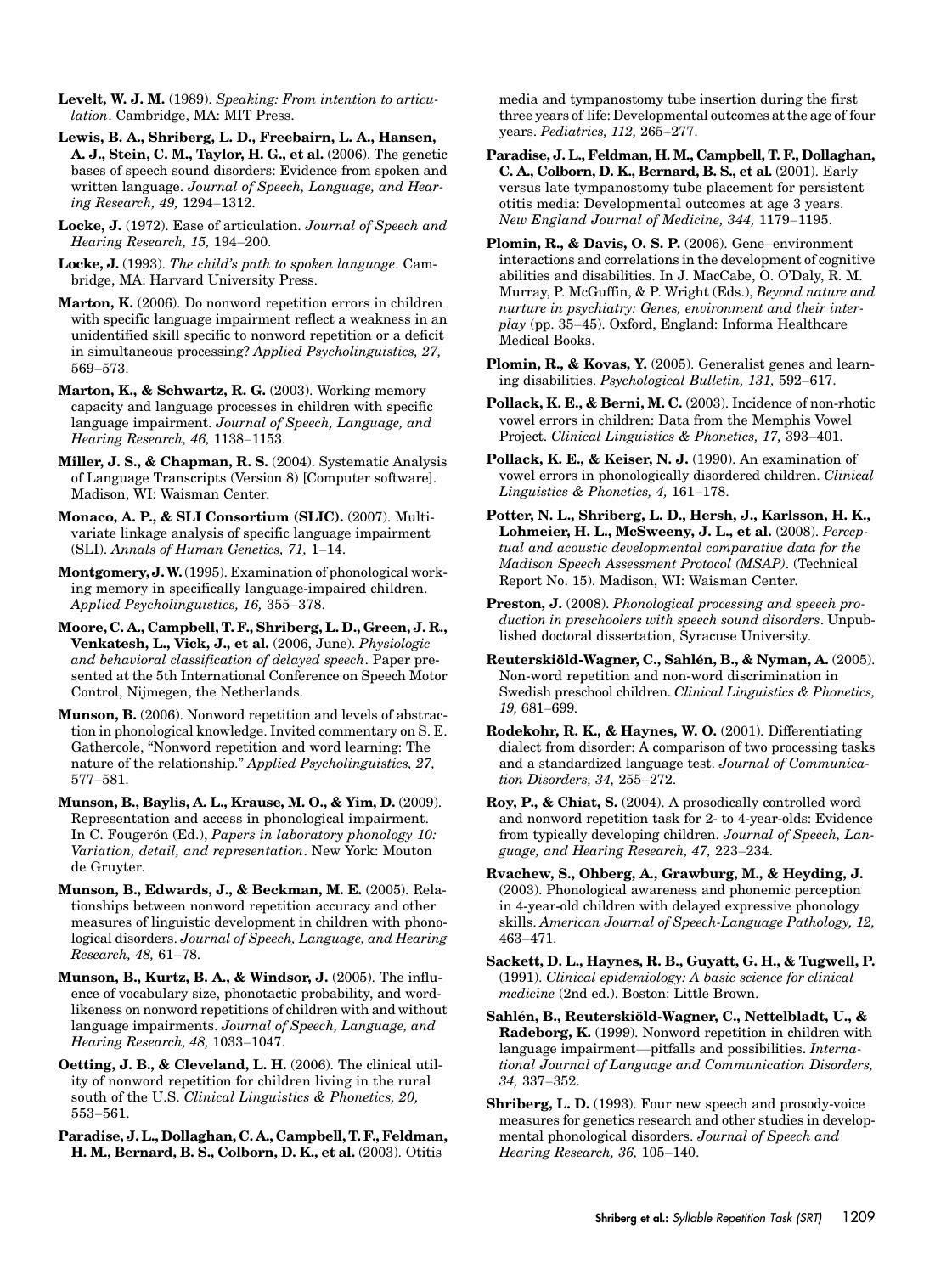Shriberg, L. (2008). Childhood speech sound disorders: From post-behaviorism to the post-genomic era. In R. Paul & P. Flipsen (Eds.), Speech sound disorders in children: Essays in honor of Lawrence D. Shriberg (pp. 1–34). San Diego, CA: Plural Publishing.

Shriberg, L. D., Allen, C. T., McSweeny, J. L., & Wilson, D. L. (2001). PEPPER: Programs to examine phonetic and phonologic evaluation records [Computer software]. Madison, WI: Waisman Center.

Shriberg, L. D., Austin, D., Lewis, B. A., McSweeny, J. L., & Wilson, D. L. (1997a). The percentage of consonants correct (PCC) metric: Extensions and reliability data. Journal of Speech, Language, and Hearing Research, 40, 708–722.

Shriberg, L. D., Austin, D., Lewis, B. A., McSweeny, J. L., & Wilson, D. L. (1997b). The Speech Disorders Classification System (SDCS): Extensions and lifespan reference data. Journal of Speech, Language, and Hearing Research, 40, 723–740.

Shriberg, L. D., Ballard, K. J., Tomblin, J. B., Duffy, J. R., Odell, K. H., & Williams, C. A. (2006). Speech, prosody, and voice characteristics of a mother and daughter with a 7;13 translocation affecting FOXP2. Journal of Speech, Language, and Hearing Research, 49, 500–525.

Shriberg, L. D., Jakielski, K. J., & El-Shanti, H. (2008). Breakpoint localization using array-CGH in three siblings with an unbalanced 4q;16q translocation and childhood apraxia of speech (CAS). American Journal of Medical Genetics, 146A, 2227–2233.

Shriberg, L. D., & Kwiatkowski, J. (1980). Natural process analysis: A procedure for phonological analysis of continuous speech samples. New York: Macmillan.

Shriberg, L. D., & Kwiatkowski, J. (1983). Computerassisted natural process analysis (NPA): Recent issues and data. In J. Locke (Ed.), Assessing and treating phonological disorders: Current approaches. Seminars in Speech and Language, 4, 389–406.

Shriberg, L. D., & Kwiatkowski, J.(1985). Continuous speech sampling for phonologic analyses of speech-delayed children. Journal of Speech and Hearing Disorders, 50, 323–334.

Shriberg, L. D., & Kwiatkowski, J. (1994). Developmental phonological disorders. I: A clinical profile. Journal of Speech and Hearing Research, 37, 1100–1126.

Shriberg, L. D., Lewis, B. A., Tomblin, J. B., McSweeny, J. L., Karlsson, H. B., & Scheer, A. R. (2005). Towards diagnostic and phenotype markers for genetically transmitted speech delay. Journal of Speech, Language, and Hearing Research, 48, 834–852.

Shriberg, L. D., & Lohmeier, H. L. (2008). The Syllable Repetition Task (SRT) [Technical Report No. 14]. Madison, WI: Waisman Center.

Shriberg, L. D., Lohmeier, H. L., Dollaghan, C. A., Campbell, T. F., & Moore, C. A. (2007, April). Nonword repetition in speech genetics research: Aggregation, marker, and memory findings using the syllable repetition task (SRT). Poster presented at the Afasic Fourth International Symposium Warwick, United Kingdom.

Shriberg, L. D., Potter, N., & Strand, E. (2009, November). Childhood apraxia of speech in children and adolescents with galactosemia. Paper presented at the Annual Convention of the American Speech-Language Hearing Association, New Orleans, LA.

- SLI Consortium. (2002). A genomewide scan identifies two novel loci involved in specific language impairment. American Journal of Human Genetics, 70, 384–398.
- SLI Consortium. (2004). Highly significant linkage to the SLI1 locus in an expanded sample of individuals affected by specific language impairment (SLI). American Journal of Human Genetics, 94, 1225–1238.
- Smith, S. D., Pennington, B. F., Boada, R., & Shriberg, L. D. (2005). Linkage of speech sound disorder to reading disability loci. Journal of Child Psychology and Psychiatry, 46, 1057–1066.

Stackhouse, J., & Wells, B. (1997). Children's speech and literacy difficulties: A psycholinguistic framework. London: Whurr.

- Stark, R. E., & Blackwell, P. B. (1997). Oral volitional movements in children with language impairments. Child Neuropsychology, 3, 81–97.
- Stein, C. M., Schick, J. H., Taylor, H. G., Shriberg, L. D., Millard, C., Kundtz-Kluge, A., et al. (2004). Pleiotropic effects of a chromosome 3 locus on speech-sound disorder and reading. The American Journal of Human Genetics, 74, 283–297.
- Stoel-Gammon, C., & Herrington, P. B. (1990). Vowel systems of normally developing and phonologically disordered children. Clinical Linguistics & Phonetics, 4, 145–160.
- Storkel, H. (2004). The emerging lexicon of children with phonological delays: Phonotactic constraints and probability in acquisition. Journal of Speech, Language, and Hearing Research, 47, 1194–1212.

Straus, S. E., Richardson, W. S., Glasziou, P., & Haynes, R. B. (2005). Evidence-based medicine (3rd ed.). Edinburgh, Scotland: Elsevier.

Thal, D. J., Miller, S., Carlson, J., & Moreno Vega, M. (2005). Nonword repetition and language development in 4-year-old children with and without a history of early language delay. Journal of Speech, Language, and Hearing Research, 48, 1481–1495.

Tomblin, J. B., Records, N. L., Buckwalter, P., Zhang, X., Smith, E., & O*'*Brien, M. (1997). Prevalence of specific language impairment in kindergarten children. Journal of Speech, Language, and Hearing Research, 40, 1245–1260.

Tomblin, J. B., Records, N. L., & Zhang, X. (1996). A system for the diagnosis of specific language impairment in kindergarten children. Journal of Speech and Hearing Research, 39, 1284–1294.

van der Merwe, A. (2008). A theoretical framework for the characterization of pathological speech sensorimotor control. In M. R. McNeil (Ed.), Clinical management of sensorimotor speech disorders (2nd ed., pp. 3-18). New York: Thieme Medical Publishers.

van Lieshout, P. H. H. M., Bose, A., Square, P. A., & Steele, C. M. (2007). Speech motor control in fluent and dysfluent speech production of an individual with apraxia of speech and Broca's aphasia. Clinical Linguistics & Phonetics, 21, 159–188.

van Lieshout, P. H. H. M., & Goldstein, L. M. (2008). Gestural phonology and speech impairments. In M. J. Ball, M. Perkins, N. Müller, & S. Howard (Eds.), Handbook of clinical linguistics (pp. 467–479). Oxford, United Kingdom: Blackwell.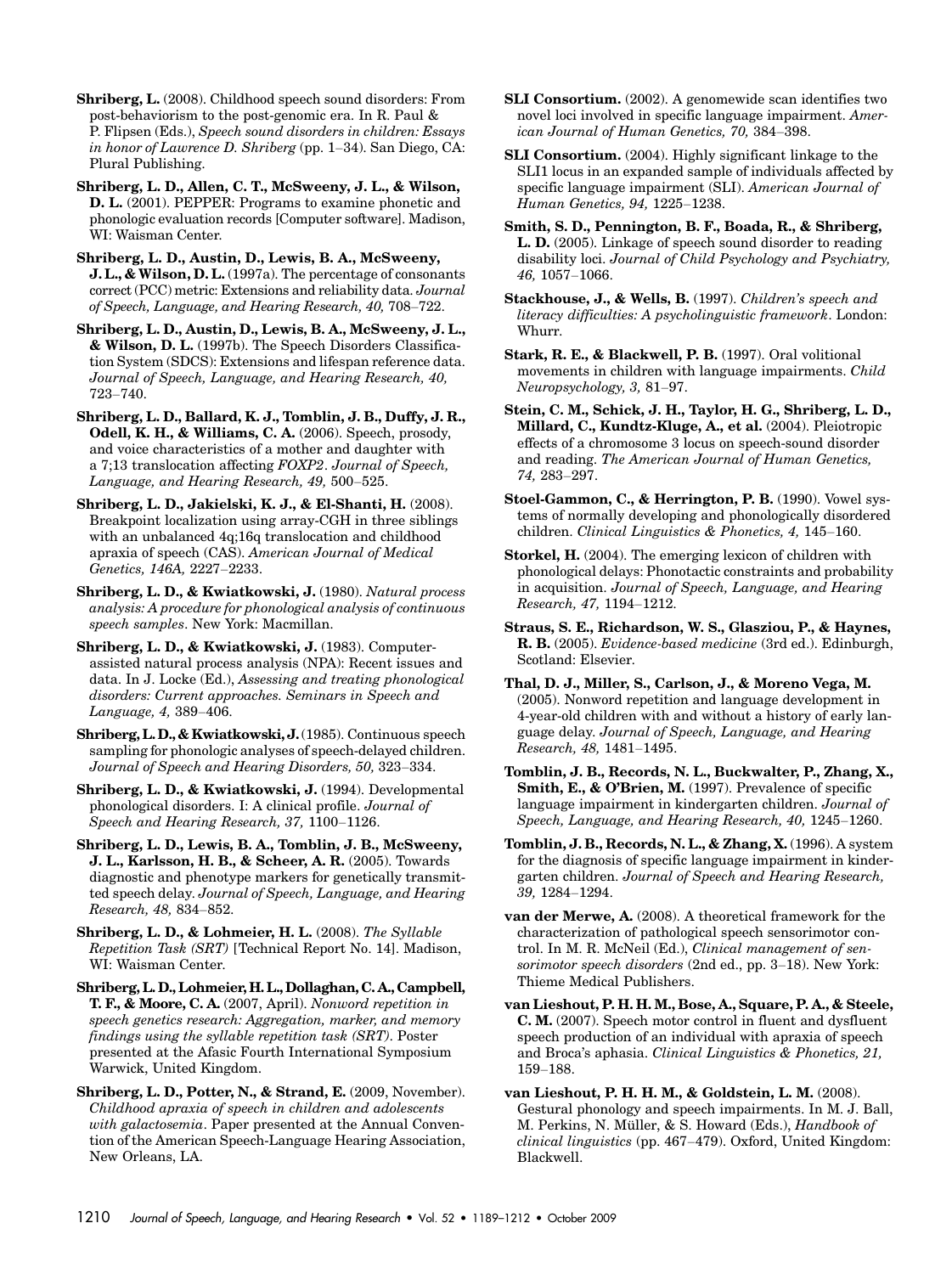Vihman, M. M. (1996). Phonological development: The origins of language in the child. Cambridge, MA: Blackwell.

Washington, J. A., & Craig, H. K. (2004). A language screening protocol for use with young African American children in urban settings. American Journal of Speech-Language Pathology, 13, 329–340.

Wiig, E. H., Secord, W. A., & Semel, E. (1992). Clinical Evaluation of Language Fundamentals–Preschool. San Antonio, TX: The Psychological Corporation.

Ziegler, W. (2006). The internal structure of phonetic representations: Evidence from neurophonetics. Stem-, Spraak- en Taalpathology, 14(Suppl), 63.

Received February 27, 2008

Revision received August 7, 2008

Accepted February 20, 2009

DOI: 10.1044/1092-4388(2009/08-0047)

Contact author: Lawrence D. Shriberg, Room 439, Waisman Center, University of Wisconsin–Madison, 1500 Highland Avenue, Madison, WI 53705. E-mail: shriberg@waisman.wisc.edu.